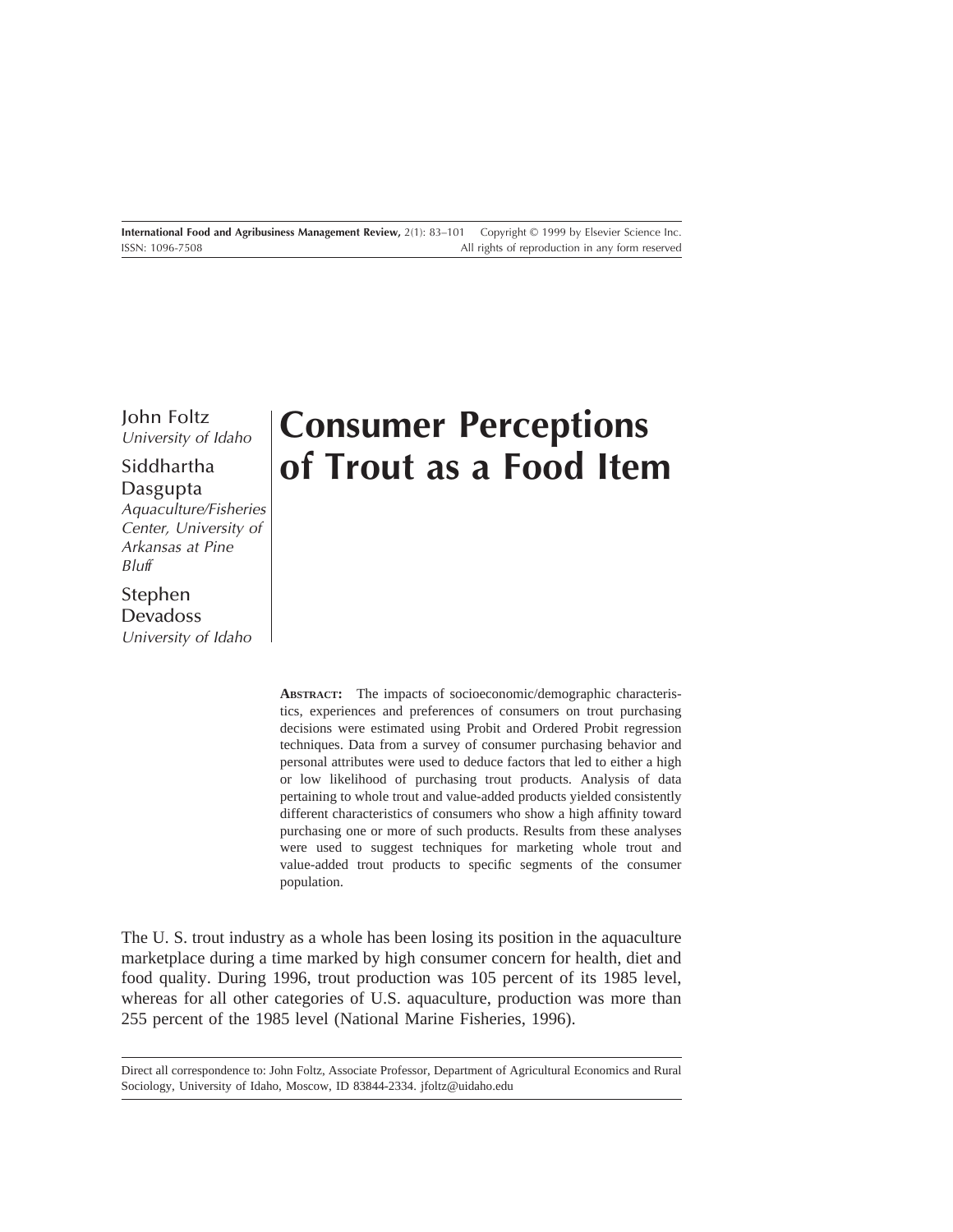There are several potential underlying reasons for trout's apparent loss of market share. Trout has been one of the earliest cultured food fish species in the United States. Lipton's (1992) application of the product life cycle theory (Kotler, 1990) to the trout industry indicates that it is a mature industry —characterized by relatively flat sales volume (i.e., price of the product multiplied by the quantity of product sold). He indicated that growth in sales could be aided by offering a variety of product forms. Trout production is also restricted by environmental regulations that could contribute to its low growth rate. For example, Idaho, the largest trout producing state (Idaho Agricultural Statistics, 1998), has had a moratorium on new trout facilities for a number of years based on water availability from the Snake River aquifer which feeds all of the Idaho trout facilities, and due to concern for the effluent water quality leaving the trout farms (Fornshell, 1999).

Given the challenges facing the trout industry, production expansion could be induced by decreasing production costs, increasing demand for trout and opening new market segments (Lipton, 1990). The market-based changes could be achieved by introducing new trout products and/or modifying existing products. However, a pre-requisite to product modification is for trout producers and processors to have information about consumer preferences toward different trout products. This knowledge would be useful in designing new value-added products, developing advertising campaigns and identifying market niches for different trout products

Studies of consumer perceptions exist for various fish/seafood products such as catfish (Engle et al., 1990, 1991), crawfish (Dellenbarger, 1989), canned carp (Engle and Kouka, 1995), hybrid striped bass (Halbrendt et al., 1991), shrimp/ lobster/salmon (Kinnucan et al., 1993), and trout (Shaw and Gabbott, 1992). However, investigation of the characteristics of consumers who exhibit preference specifically toward whole trout or value-added trout products such as fillets is not found in the literature. For example, although Nauman, Gempesaw, Bacon, and Manalo (1995) study consumer purchasing behavior with respect to finfish products such as hybrid striped bass, trout and salmon, their research does not specifically consider value-added fish products and the attributes of consumers who show preference for such products. Given that consumers are increasingly interested in food items that are nutritious and convenient to prepare, the marketing of easy-to-prepare food products should be of growing importance to trout processors (Shaw and Gabbott, 1992). Hence, this paper fills a void in the literature by investigating consumer perceptions toward whole trout and valueadded trout products.

The goal of this article is to provide a better understanding of consumer purchasing behavior towards trout products. Specific objectives are to: 1) identify trends in consumer perceptions of trout product attributes such as appearance, aroma and nutritional content, 2) explain consumer purchasing decisions by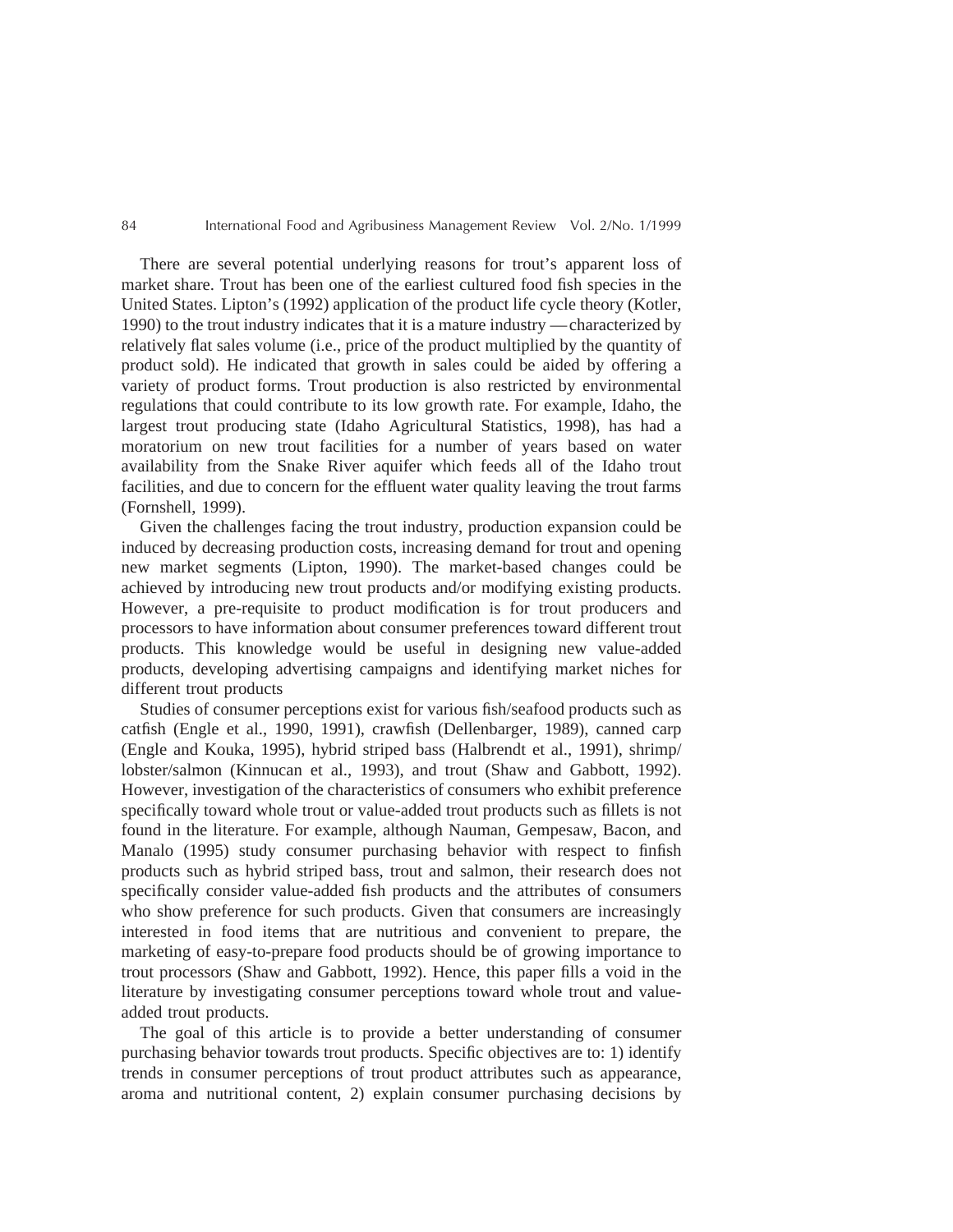investigating the impact of factors such as an individual's socioeconomic/ demographic attributes and beliefs/tastes on consumer choices and 3) identify market niches associated with whole-dressed trout and trout fillets. Results of this study should be useful in understanding consumer demand for trout products, which will help sellers to formulate marketing strategies that target trout products to specific segments of the consumer population.

The remainder of the paper is organized into six sections. The next section contains a literature review, which is followed by sections describing the method of analysis, data, results and a discussion of the results. The last section contains concluding remarks that discuss implications of this study.

## **LITERATURE REVIEW**

One method of addressing the importance of a consumer's experience, socioeconomic background and preferences in purchasing decisions involves use of an evoked set. This technique, which investigates consumer decision behavior when confronted with the choice of alternative goods or services, is discussed extensively by Jarvis and Wilcox (1973). They justified this method of analysis from different theoretical frameworks and also provided considerable empirical support. Kinnucan, Nelson, and Hiariay (1993) applied this method to investigate the preference structure of U. S. consumers for fresh fish and seafood products. Their results indicated that consumer attitude about quality, freshness, flavor, preparation convenience and nutritional value are important determinants of fish and seafood purchasing decisions. Gempesaw, Bacon, Wessells, and Manalo (1995) conducted a more recent study of consumer preferences in seafood using evoked sets. They surveyed 10,000 residents of the Northeast and Mid-Atlantic regions of the United States to determine consumer preferences for northeastern aquaculture/seafood products. This included consumption patterns and consumer perceptions of the relative quality and safety of farm-raised products as opposed to wild-harvested products. Results from their study indicated that respondentcharacteristics such as urban residence, high income (in excess of \$50,000), families with children/teenagers and families without senior citizens exert significant positive influence over trout purchasing decisions.

Other studies involving consumer perceptions of trout include Block's (1984) survey of 200 trout consumers from each of the following cities: New York, Cleveland, St. Louis, Denver and Los Angeles. Results from his study indicated that approximately 60 percent of all the respondent households prepared trout at least occasionally, with the remaining households relying on restaurants as a source of trout. When specifically asked what they considered to be the most attractive aspect of trout as a food item, its flavor was mentioned most often (45.1%), followed by its nutritional attributes (23.9%). Block also queried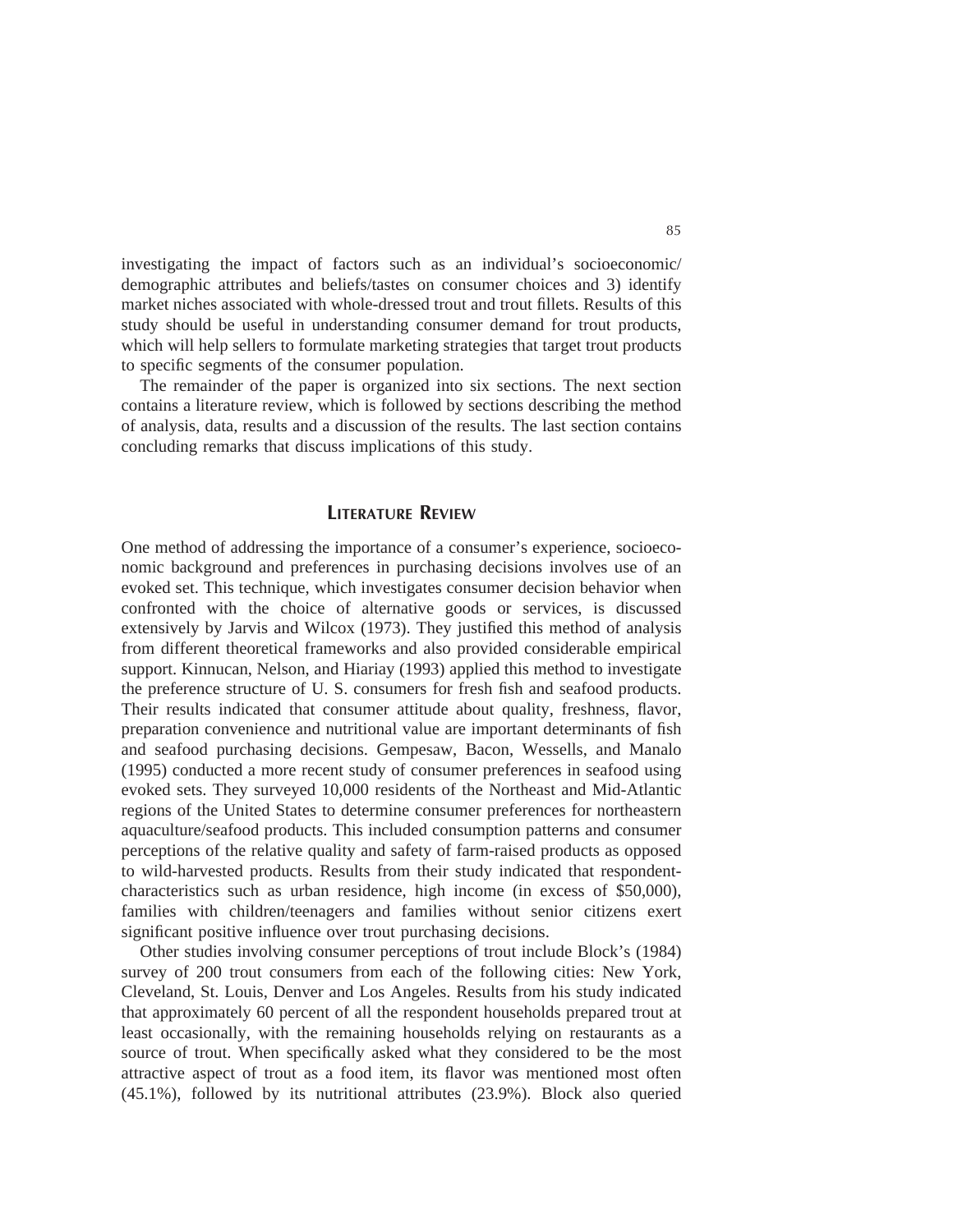consumers regarding what would influence them to purchase rainbow trout more frequently. Among those who responded with suggestions, the most frequent statements made were price reductions and increased availability of fresh trout. Block indicated that although reducing the price was suggested by 24.3 percent of the respondents, since over 50 percent of those interviewed did not know what price trout was selling for in the grocery store, it would seem reasonable to assume that a lower price would go unnoticed by many shoppers.

McCain and Guenthner (1993) studied trout distribution by wholesalers and retailers (which included specialty fish markets and seafood departments/meat departments in grocery stores that carry fish as part of their product line). Their results indicated that retailers and distributors were generally critical of the advertising support received from the trout industry. Most did not believe that the trout industry provided good advertising support or useful sales support materials. Retailers wanted more point of sale materials from trout suppliers. Both retailers and wholesalers indicated that less support was offered to support trout sales than for other seafood/fish products. McCain and Guenthner found that 15 percent of the responding retailers believed that trout is harder to prepare than other fish and that most consumers prefer trout without head and bones.

Shaw and Gabbott (1992) summarized recent development of trout markets and marketing in Europe, noting that there are strong parallels with markets in the U.S. They stated that, in general, Europeans, as a result of changing lifestyles and increased awareness of nutritional issues, have been moving away from consuming red meats and toward white meats and fish. Shaw and Gabbot indicated that, over the previous ten years, two developments in trout products have been of particular significance: first, the increasing importance consumers give to the quality of products, and second, the production of trout fillets. They outlined several specific reasons for the importance of fillets with respect to developing demand: consumer preference for food items that are convenient to prepare, requiring shorter preparation times (which is due to changing lifestyles in Europe partially resulting from a greater proportion of working women), and the widespread use of pigmented feeds to produce pink fillets, which consumers find more acceptable.

Cheng and Capps (1988) analyzed demand for fresh/frozen shellfish and finfish (which included cod, flounder/sole, haddock, perch and snapper but not trout) in the United States. They determined that the factors influencing expenditure on seafood commodities were price, household income, household size, value of any coupon offered, geographic region, population density, race and seasonality. They found that expenditure on fish products was more sensitive to changes in household size than to changes in household income.

Cremer, Williamson, and Wheeler (1983) surveyed 158 restaurants and grocers (both retail and wholesale) in Kentucky to gauge the current and potential demand for trout and catfish. They found that 29 percent of the restaurants offered fresh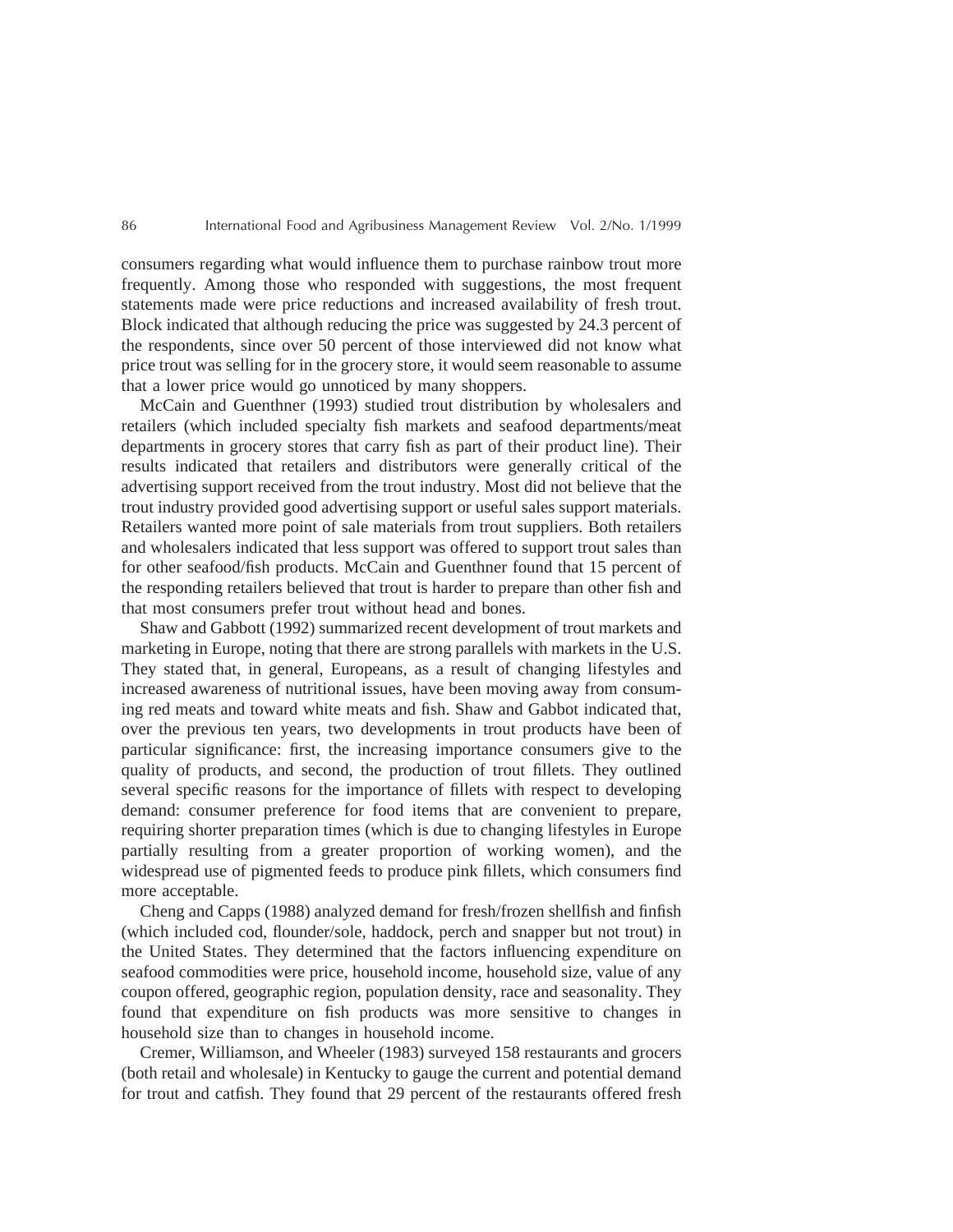trout, and that the most popular trout product form was filleted trout, which was preferred by 45 percent of the retail grocers and 33 percent of the restaurants.

## **METHODS OF ANALYSIS**

In accordance with the goals of this paper, data were collected and analyzed to investigate consumer attitudes toward trout products. Consumer purchasing decisions were explained from the standpoint of socioeconomic factors, consumer beliefs/experience, product attributes and marketing methods employed by sellers. This line of analysis stems from the hypothesized linkage between consumer attitudes and purchasing decisions (Engle and Kouka, 1995). Theoretical and empirical studies of consumer behavior suggest that a consumer's socioeconomic and demographic characteristics affect beliefs, which, in conjunction with product attributes, impact product perceptions. Using such perceptions, consumers make the decision to purchase the product based on its price and prices of substitute and complementary products (Engle and Kouka, 1995; Nauman et al., 1995; Fishbein, 1963).

The analysis used in this paper consists of explaining consumer willingness to purchase whole-dressed trout and a popular value-added trout product: fillets. Two types of dependent variables were created from the data: binary choice (or zero-one) variables, which indicate whether (variable  $= 1$ ) or not (variable  $= 0$ ) a consumer wants to purchase a product, and multi-choice variables, which give different degrees of willingness to purchase products. The multi-choice variables were designed from survey questions in which respondents had the opportunity to indicate on a Likert scale that they would "definitely buy", "probably buy", "probably not buy", or "definitely not buy" a product. Probit and Ordered Probit regression techniques were used to explain the binary choice and multi-choice variables, respectively, as discussed below.

*Binary Choice Model (Probit)*: A binary choice variable is often considered to be the observed effect of values taken by an underlying, continuous, unobserved (or latent) variable (Maddala, 1992). Assuming the error term in the regression of the latent dependent variable follows a standard Normal distribution, the probability that a binary choice variable  $(y1) = 1$ , i.e., a consumer is willing to purchase a trout product, is given by: P[Consumer *i* Buys Trout Product] =  $\Phi(\beta \text{ N}X_i)$ where  $\beta$  is a ( $k \times 1$ ) vector of regressor coefficients,  $X_i$  is a ( $k \times 1$ ) vector of values of  $k$  regressors for the *i*th consumer and  $\Phi$  denotes the standard Normal cumulative distribution function (CDF). Hence, given a sample of *n* observations  $\{(y_1, X_i): I = 1, \ldots, n\}$ , a likelihood function can be developed from the above design and maximized with respect to  $\beta$  in order to obtain the Probit maximum likelihood estimates (MLE)  $\hat{\beta}$ .

If the *k*th regressor  $(x_k)$  is a continuous variable, its marginal effect on the *I*th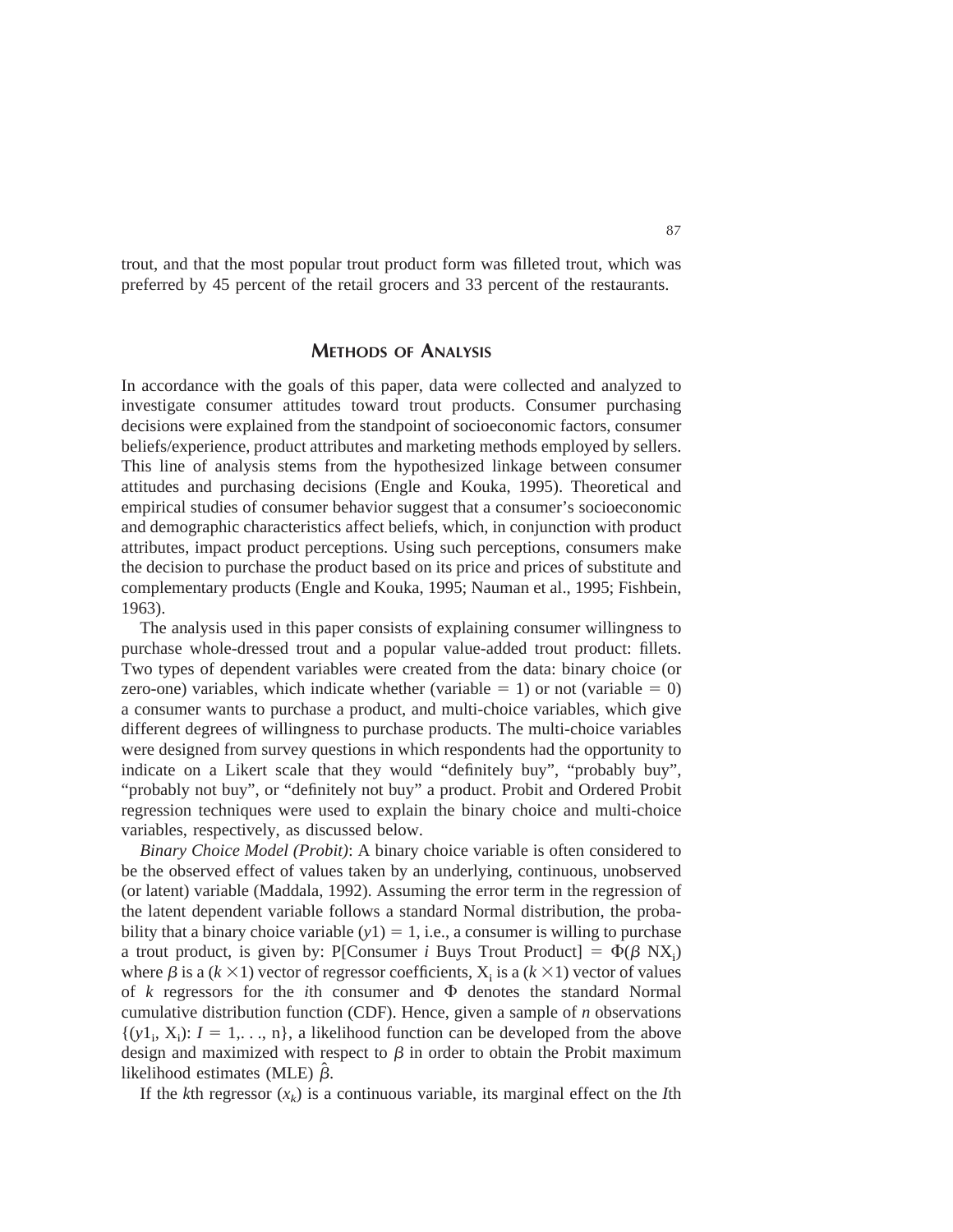consumer's probability of purchase is given by:  $\partial P[y1_i = 1]$  $\frac{\partial^2 \mathbf{X}_{ki}}{\partial \mathbf{X}_{ki}} = \phi(\hat{\boldsymbol{\beta}} \mathbf{N} \mathbf{X}_i) \hat{\boldsymbol{\beta}}_k$ 

where  $\phi$  denotes the standard Normal probability distribution function (PDF) and  $\hat{\beta}_k$  is the Probit MLE of  $x_k$ 's coefficient. However, the effect of a dummy-variable regressor on a consumer's purchasing probability is given by comparing  $\Phi(\hat{\beta} N X)$ over the entire range of  $\hat{\beta}NX$  for the two values of the dummy variable. Hence, if  $x_k$  is a dummy variable and  $\hat{\beta}_k$  is a statistically significant positive number,  $\Phi(\hat{\beta})$ NX) (weakly) increases for all values of  $\hat{\beta}$  NX (i.e., P[*y*1=1] increases) if  $x_k$ changes value from zero to one. The opposite effect is observed if  $\hat{\beta}_k$  is a statistically significant negative number.

*Multi-Choice Model (Ordered Probit)*: Similar to the binomial Probit model, an Ordered Probit model is conceptualized around a regression  $y^* = \gamma N X + \varepsilon$ , where  $y^*$  denotes an unobserved dependent variable,  $\gamma$  is a ( $k \times 1$ ) vector of regressor coefficients and  $\varepsilon$  is a standard Normal error term. Assume a consumer's choice is one of four alternatives  $(y2 = 0, 1, 2,$  or 3) corresponding to the Likert scale discussed above. Suppose  $y^2 = 0$  if  $y^* \le 0$ ,  $y^2 = 1$  if  $0 < y^* \le \mu_1$ ,  $y^2 = 2$  if  $\mu_1$  $y^* \le \mu_2$  and  $y2 = 3$  if  $y^* > \mu_2$ , where  $\mu_1$  and  $\mu_2$  ( $0 < \mu_1 < \mu_2$ ) are unknown threshold parameters of  $y^*$  to be estimated with  $\gamma$ . Since  $\varepsilon$  is distributed standard Normal, P[consumer will definitely not buy a product, i.e.,  $y2 = 0$ ] =  $\Phi(-\gamma N X)$ , P[consumer will probably not buy a product i.e.,  $y2 = 1$ ] =  $\Phi(\mu_1 - \gamma N X) - \Phi(\mu_2 - \gamma N X)$  $- \gamma$ NX), P[consumer will probably buy a product, i.e.,  $y2 = 2$ ] =  $\Phi(\mu_2 - \gamma)$ NX) -  $\Phi(\mu_1 - \gamma NX)$  and P[consumer will definitely buy a product, i.e.,  $y2 =$  $3$ ] = 1 -  $\Phi(\mu_2 - \gamma N X)$ . Using this structure and a sample of *n* observations  $\{(y2_i, X_i): I = 1, \ldots, n\}$ , a likelihood function is developed and maximized with respect to $\gamma$ ,  $\mu_1$  and  $\mu_2$  in order to obtain the Ordered Probit MLEs  $\hat{\gamma}$ ,  $\hat{\mu}_1$ and  $\hat{\mu}_2$ , respectively.

The marginal effects of a continuous-variable regressor  $x_k$  on the probability of a consumer making each of the four possible choices are evaluated from the following expressions:

$$
\frac{\partial P[y2 = 0]}{\partial_{X_k}} = -\phi(-\hat{\gamma}NX)\hat{\gamma}_k, \frac{\partial P[y2 = 1]}{\partial_{x_k}} = \{\phi(-\hat{\gamma}NX) \n- \phi(\hat{\mu} - \hat{\gamma}NX)\} \hat{\gamma}_k, \frac{\partial P[y2 = 2]}{\partial_{X_k}} = \{\phi(\hat{\mu} - \hat{\gamma}NX) - \phi(\hat{\mu} - \hat{\gamma}NX)\} \hat{\gamma}_k, \text{and } \frac{\partial P[y2 = 3]}{\partial_{X_k}} = \phi(\hat{\mu} - \hat{\gamma}NX)\gamma_k
$$

where  $\hat{\gamma}_k$  is the Ordered Probit MLE of  $x_k$ 's coefficient. Effects of a dummyvariable regressor on a consumer's probability of making each of the four possible choices are evaluated by comparing the resultant probabilities when the dummy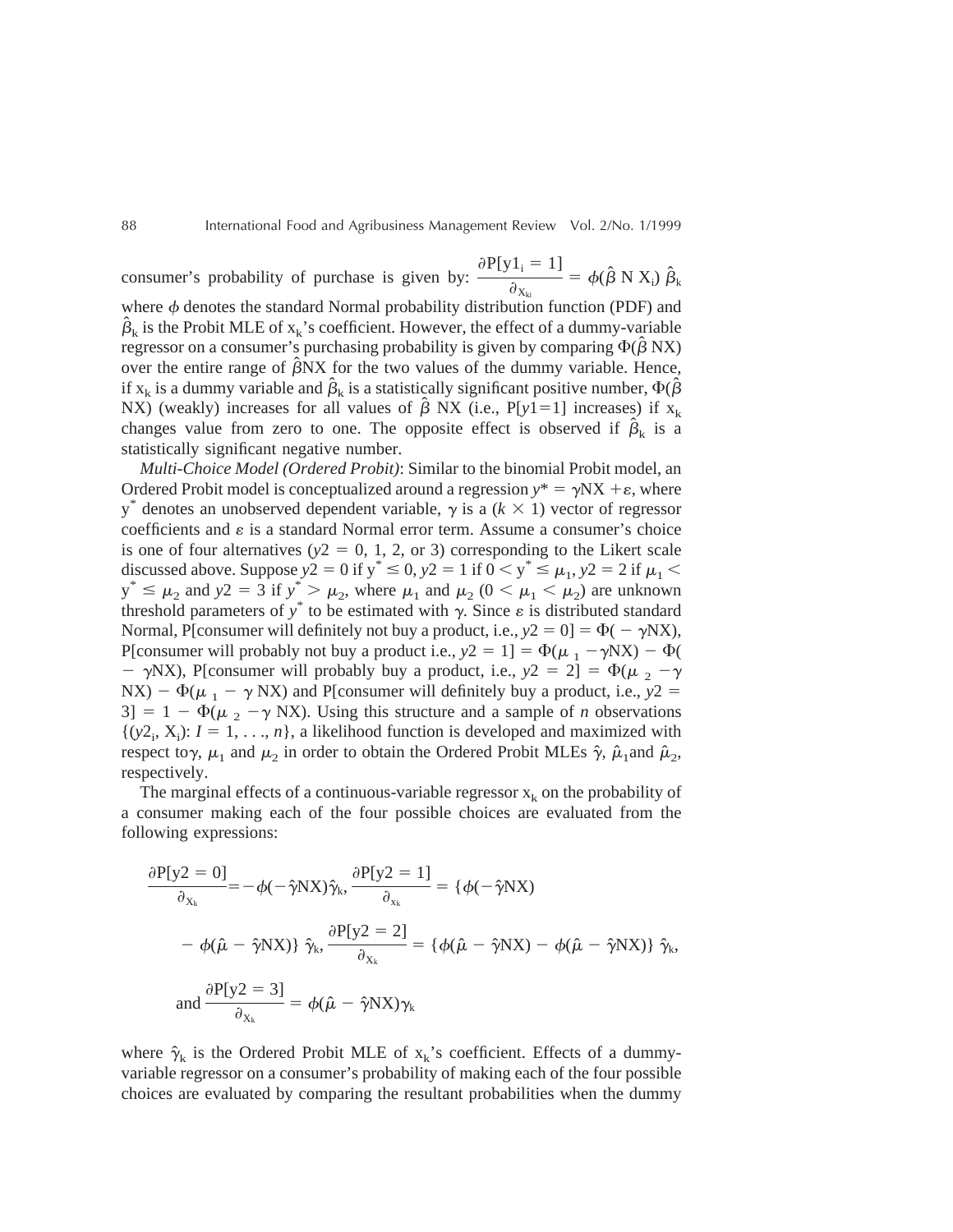variable takes its two values, holding the other variables at their sample means (Greene, 1993). Hence, if  $x_k$  is a dummy variable and  $\hat{\gamma}_k$  is a statistically significant positive number, changing  $x_k$  from zero to one would decrease  $P[y^2]$ 0] and increase  $P[y^2 = 3]$ . The opposite effect is warranted if is a statistically significant negative number. However, in either case, the impact of changing  $x_k$ on P[y2 = 1] and P[y2 = 2] is ambiguous and exact identification would require computations based on the empirical results (Greene, 1993).

# **DATA**

Information about consumer perceptions was obtained through focus group interviews and a consumer survey. The focus groups were carried out during the fall of 1996. The consumer survey was implemented by the Social Survey Research Unit (SSRU) in the University of Idaho College of Agriculture during the spring of 1997.

Four 2-hour focus group interviews were conducted by a private firm in which groups of consumers were interviewed in each of the following cities: Chicago and Los Angeles, representing the Midwest and Western regions of the United States. Each of the regional focus groups was then broken into trout eaters and non-trout fish eaters. Topics discussed included taste, appearance, preparation characteristics, usage scenarios, product safety, substitute products and price. Data from the focus group interviews are not presented here and are available upon request, and were used primarily to help develop the consumer survey.

Information from the focus groups was used to develop consumer questionnaires for several distinct groups: vegetarian, non-fish or seafood eater, non-trout fish eaters and trout eaters. A single survey was implemented using a Computer Assisted Telephone Interview (CATI) system, which generated a different "survey" for each of the above groups, via a "skip pattern" given their responses to the questions. The sample was selected by a private firm which maintains and distributes database information, including telephone number listings. They generated the telephone numbers by using a random digit dialing program which selected numbers in the sample area and screened out business and government phone numbers. The survey was conducted with consumers in Los Angeles and Chicago.

In Los Angeles, 994 telephone interviews were conducted out of which 405 were completed, resulting in a response rate of 41 percent. The corresponding figures in Chicago were 921 interviews out of which 349 were completed, for a response rate of 38 percent. Respondents differed considerably in age (average age: 44), education (30.8 percent had some college or vocational training), income (largest income group: \$50,001-\$75,000, with 17.4 percent of respondents in this category), and ethnic background (52.7 percent White, 23.7 percent Hispanic,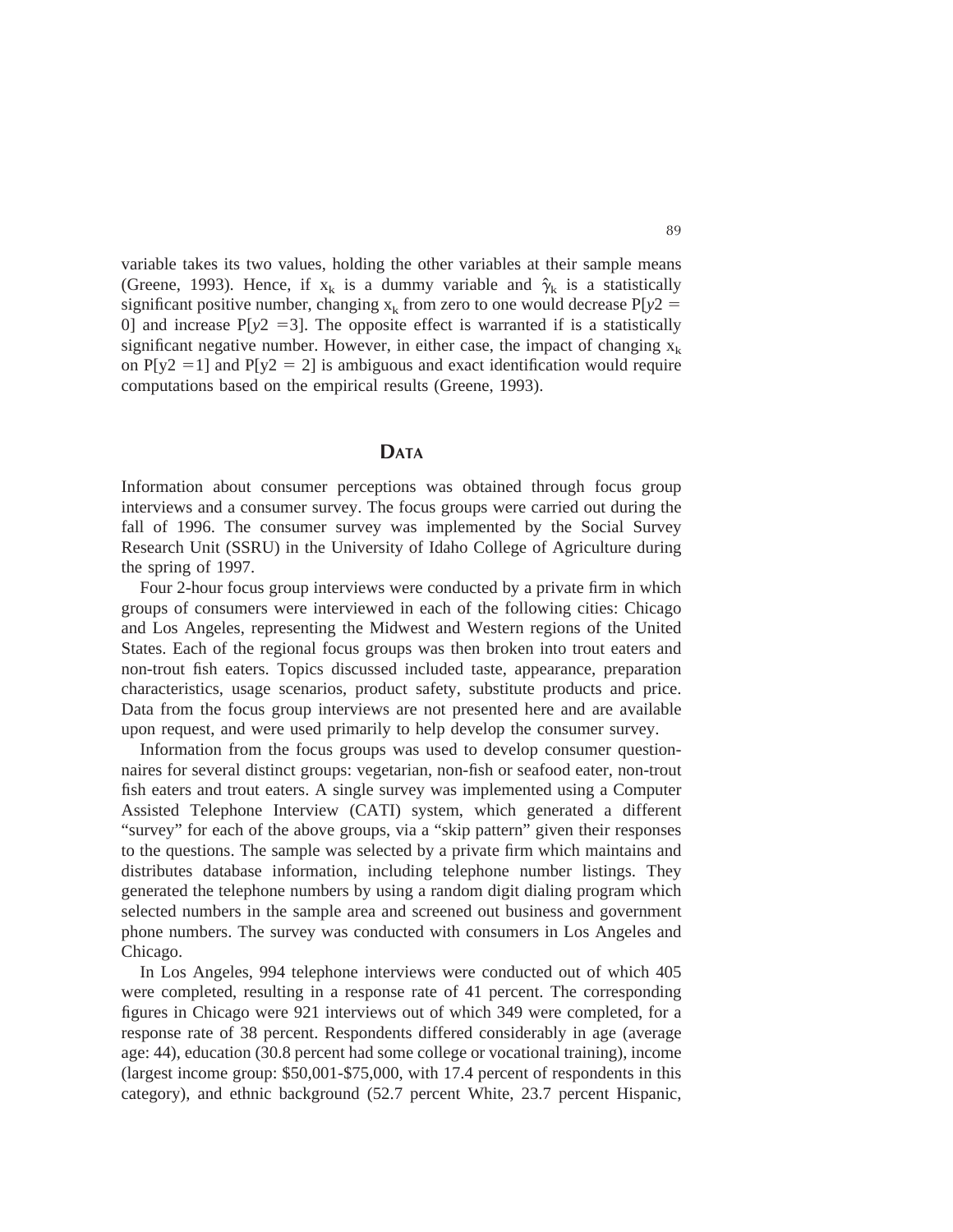|                                                         |         | Los            |                | 1990 U.S.<br>$Census*$ |
|---------------------------------------------------------|---------|----------------|----------------|------------------------|
|                                                         | Chicago | Angeles        | Aggregate      |                        |
| Average years of residence in the community             | 32      | 25             | 29             |                        |
| Maximum (minimum) years of residence in the community   | 85 (0)  | 73(0)          | 85 (0)         |                        |
| Average household size                                  | 3       | $\overline{3}$ | $\overline{3}$ |                        |
| Average age                                             | 44.6    | 44.7           | 44.6           | 35.3                   |
| Maximum (minimum) age                                   | 85 (18) | 95 (18)        | 95 (18)        |                        |
| <b>Education level</b> (percentage of sampled consumers |         |                |                |                        |
| Less than high school                                   | 3.8     | 5.6            | 4.7            |                        |
| High school graduate                                    | 23.1    | 33.0           | 28.4           |                        |
| Some college or vocational training                     | 30.7    | 31.0           | 30.8           |                        |
| College graduate                                        | 28.7    | 19.4           | 23.7           |                        |
| Advanced degree                                         | 13.7    | 11.0           | 12.3           |                        |
| <b>Ethnic group</b> (percentage of sampled consumers)   |         |                |                |                        |
| Native American                                         | 0.9     | 0.3            | 0.5            | 0.7                    |
| Asian or Pacific Islander                               | 3.0     | 6.4            | 4.9            | 3.7                    |
| <b>Black or African American</b>                        | 14.0    | 7.4            | 10.4           | 12.1                   |
| White or Caucasian                                      | 65.0    | 42.2           | 52.7           | 72.1                   |
| Hispanic, Latino or Chicano                             | 10.4    | 35.1           | 23.7           | 11.4                   |
| Biracial or mixed ethnic                                | 1.2     | 1.5            | 1.4            |                        |
| Other                                                   | 5.3     | 7.1            | 6.3            |                        |
| Annual family income (percentage of sampled consumers   |         |                |                |                        |
| Less than \$10,000                                      | 6.1     | 3.8            | 4.9            |                        |
| \$10,000-\$15,000                                       | 4.9     | 5.2            | 5.1            |                        |
| \$15,001-20,000                                         | 5.7     | 8.0            | 6.9            |                        |
| \$20,001-\$30,000                                       | 16.7    | 20.8           | 18.8           |                        |
| \$30,001-\$40,000                                       | 15.2    | 17.3           | 16.3           |                        |
| \$40,001-\$50,000                                       | 13.6    | 12.1           | 12.8           |                        |
| \$50,001-\$75,000                                       | 20.8    | 14.2           | 17.4           |                        |
| \$75,001-\$100,000                                      | 11.0    | 10.0           | 10.5           |                        |
| More than \$100,000                                     | 6.1     | 8.7            | 7.4            |                        |
| Total number of observations                            | 349     | 405            | 754            |                        |

**Table 1.** Demographic Characteristics of the Surveyed Consumers

\*Source: United States Census, 1990.

10.4 percent African American, 4.9 percent Asian/Pacific Islander, 0.5 percent Native American and 1.4 percent with mixed ethnicity). The average number of years that respondents had lived in Los Angeles or Chicago was 29 years, ranging from less than 1 year to 85 years. Demographic characteristics of the sampled consumers, disaggregated by Chicago and Los Angeles residents, are reported in Table 1, and are compared with the U. S. average of several variables.

## **RESULTS**

#### **Descriptive Results**

Table 2 provides information on the percentage of respondents that have tried different fish /seafood products within five years prior to the survey date. Tuna and shrimp were the two most popular products: tuna was more popular with Los Angeles respondents and shrimp was more popular with Chicago respondents. Salmon and crab were the next two popular products in the aggregate sample,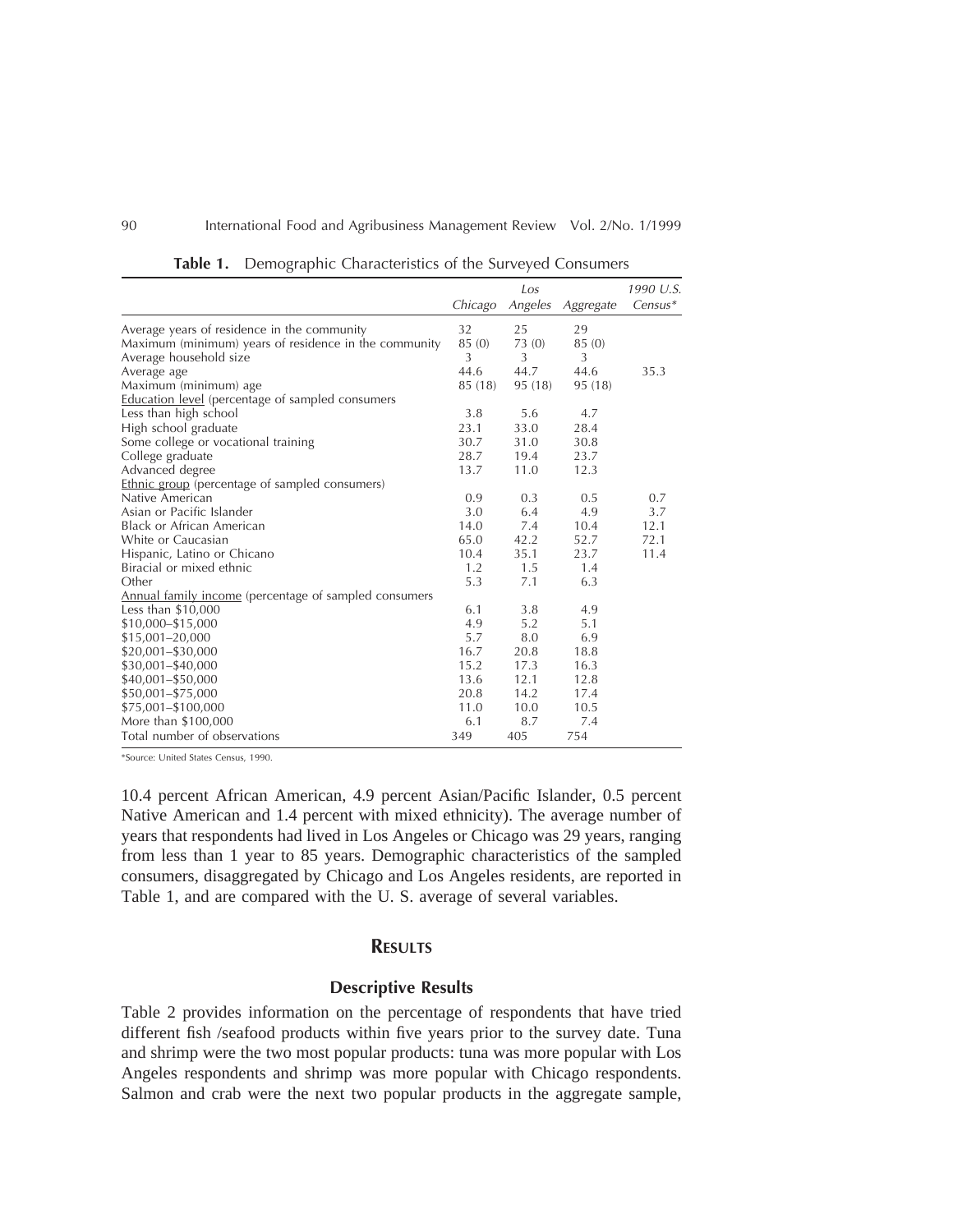| Fish/Seafood type | Chicago | Los Angeles | Aggregate |
|-------------------|---------|-------------|-----------|
| Freshwater fish   | 50.2    | 37.0        | 43.1      |
| <b>Bass</b>       | 28.7    | 34.6        | 31.8      |
| Catfish           | 52.0    | 39.5        | 45.3      |
| Trout             | 36.1    | 52.4        | 44.9      |
| Perch             | 54.8    | 16.8        | 34.4      |
| Shellfish         | 48.6    | 36.5        | 42.1      |
| Crab              | 50.8    | 58.7        | 55.0      |
| Lobster           | 48.9    | 52.7        | 50.9      |
| Oysters           | 29.0    | 31.4        | 30.3      |
| Shrimp            | 83.8    | 82.2        | 82.9      |
| Saltwater fish    | 44.2    | 42.2        | 43.1      |
| Pollock           | 34.6    | 33.2        | 33.9      |
| Salmon            | 63.9    | 64.9        | 64.4      |
| Sole              | 29.0    | 8.1         | 33.9      |
| Tuna              | 81.6    | 84.9        | 83.4      |

**Table 2.** Percentage of Respondents Trying Different Fish and Seafood Within 5 Years of the Survey Date

although perch and catfish were more popular with Chicago respondents than crab. Table 2 shows that trout was more popular with Los Angeles respondents and 44.9% percent of all respondents had tried trout.

Table 3 indicates that non-trout buyers in both cities were primarily concerned with food safety issues in deciding not to purchase trout. Odor and appearance of the fish were the next two most important reasons for not buying trout. Lack of food preparation information was also an important reason for over 25 percent of non-trout buyers in each city.

Table 4 lists consumer preferences with respect to buying whole trout and different value-added trout products. Clearly, fresh trout fillet was the most popular and frozen whole trout was the least popular product. Table 4 shows that a higher proportion of Chicago respondents showed inclination towards purchasing frozen fillets and smoked trout. Contingency table analysis (Pearson, 1911) was used to determine if Chicago respondents had a higher acceptance probability of frozen fillets than Los Angeles respondents. The resulting test statistic<sup>1</sup>value was  $7.2146$  (*p*-value = 0.0072) indicating a greater proportion of Chicago respondents than Los Angeles respondents considered frozen fillets acceptable. Similar tests were conducted for fresh whole trout, frozen whole trout and smoked

|                                                               | Percentage of respondents |              |              |  |  |
|---------------------------------------------------------------|---------------------------|--------------|--------------|--|--|
| Reason                                                        | Chicago                   | Los Angeles  | Aggregate    |  |  |
| Food safety issues                                            | 49.3                      | 51.0         | 50.1         |  |  |
| Odor<br>Appearance of the whole fish; head, skin, bones, etc. | 45.0<br>31.0              | 46.1<br>33.5 | 45.3<br>32.2 |  |  |
| Lack of product and preparation information                   | 29.2                      | 25.2         | 27.4         |  |  |

**Table 3.** Reasons for Non-Trout Buyers Not to Purchase Trout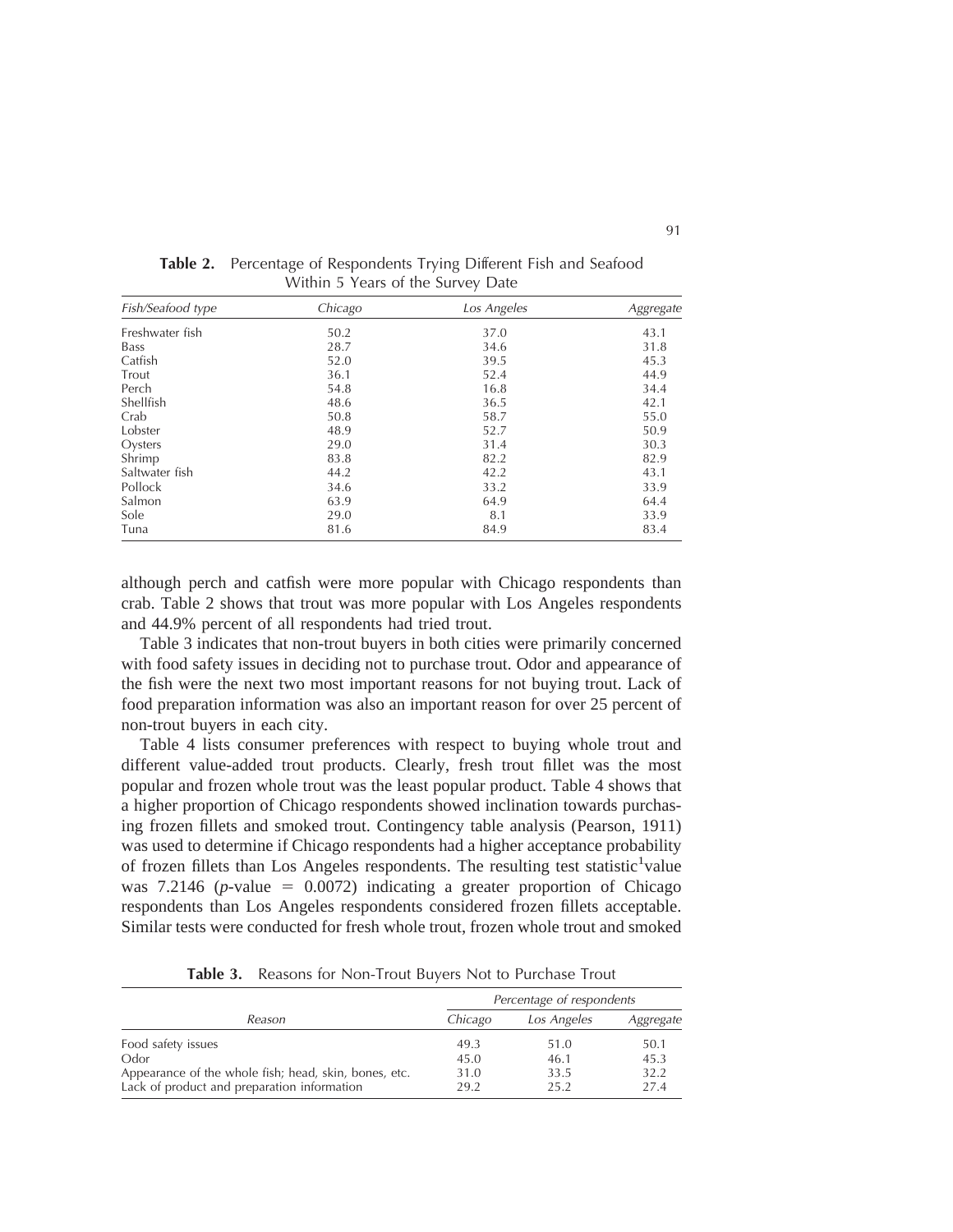|                               |              | Probability of purchase (expressed as a percentage) |              |              |                        |              |             |            |                        |              |                   |              |
|-------------------------------|--------------|-----------------------------------------------------|--------------|--------------|------------------------|--------------|-------------|------------|------------------------|--------------|-------------------|--------------|
|                               |              | Very likely to buy                                  |              |              | Somewhat likely to buy |              |             |            | Slightly likely to buy |              | Not likely to buy |              |
| Trout product Chg             |              | LA                                                  | Agr          | Chg          | LА                     | Agr          | Chg         | LА         | Agr                    | Chg          | LА                | Agr          |
| Fresh fillet<br>Frozen fillet | 48.4<br>18.5 | 55.4<br>9.0                                         | 52.8<br>12.6 | 38.5<br>28.3 | 28.0<br>25.5           | 31.9<br>23.5 | 6.6<br>14.1 | 7.0<br>5.2 | 6.9<br>8.5             | 6.6<br>39.1  | 9.6<br>65.2       | 8.5<br>55.5  |
| Fresh whole                   | 23.1         | 41.4                                                | 34.7         | 24.2         | 29.9                   | 27.8         | 19.7        | 7.6        | 12.1                   | 33.0         | 21.0              | 25.4         |
| Frozen whole<br>Smoked trout  | 2.2<br>20.0  | 5.1<br>18.8                                         | 4.0<br>19.3  | 12.0<br>21.1 | 13.5<br>20.1           | 12.9<br>20.5 | 9.8<br>10.0 | 3.9<br>8.4 | 6.1<br>9.0             | 76.1<br>48.9 | 77.6<br>52.6      | 77.0<br>51.2 |

**Table 4.** Product Preferences Among Trout Consumers

Note: Results contained in this table refer to the percentage of respondents who expressed a certain opinion.

'Chg' stands for Chicago, 'LA' stands for Los Angeles and 'Agr' stands for the aggregate sample.

trout. The corresponding test statistic values were  $14.1068$  (*p*-value  $= 0.0002$ ) for fresh whole trout,  $0.8435$  (*p*-value = 0.3583) for frozen whole trout and 0.0949  $(p$ -value  $= 0.7580$ ) for smoked trout. Hence, a larger proportion of Los Angeles respondents than Chicago respondents considered fresh whole trout acceptable. However, the acceptance probabilities for frozen whole trout and smoked trout were not statistically different between the two cities. Concerning other valueadded trout products, i.e., breaded trout patty, canned trout and trout pate, the majority of respondents indicated that they were "not likely" to purchase those products (62.5%, 72.5% and 73%, respectively).

Table 5 reports certain characteristics of respondents who purchased trout products that include the whole fish. Clearly, a large proportion of trout buyers considered trout to be a healthful food item. Table 5 also shows that over 74 % of trout buyers had eaten freshwater fish as a child. Table 6 indicates certain characteristics attributable to trout fillet buyers who would not purchase the whole fish. Of such respondents, over 98 percent considered the appearance of the fish

|                                                                                                                                                                                       | Percentage of respondents |                     |                      |  |
|---------------------------------------------------------------------------------------------------------------------------------------------------------------------------------------|---------------------------|---------------------|----------------------|--|
| Respondents who:                                                                                                                                                                      | Chicago                   | Los Angeles         | Aggregate            |  |
| Bought trout because they consider it to be a healthful food item<br>Bought trout and have eaten freshwater fish as a child<br>Bought trout after reading literature concerning trout | 89.1<br>74.4<br>15.2      | 85.4<br>79.4<br>8.5 | 86.7<br>77.6<br>10.9 |  |

**Table 5.** Characteristics of Respondents Who Purchased Trout Products Including the Whole Fish

| Table 6. Characteristics of Respondents Who Purchased Trout Fillet But |  |
|------------------------------------------------------------------------|--|
| Not the Whole Fish                                                     |  |

|                                                  | Percentage of respondents |             |           |  |
|--------------------------------------------------|---------------------------|-------------|-----------|--|
|                                                  | Chicago                   | Los Angeles | Aggregate |  |
| Consider appearance of fish product as important | 97.4                      | 100         | 98.7      |  |
| Raised in large communities                      | 87.9                      | 66.7        | 70.7      |  |
| White                                            | 74.4                      | 44.4        | 60.0      |  |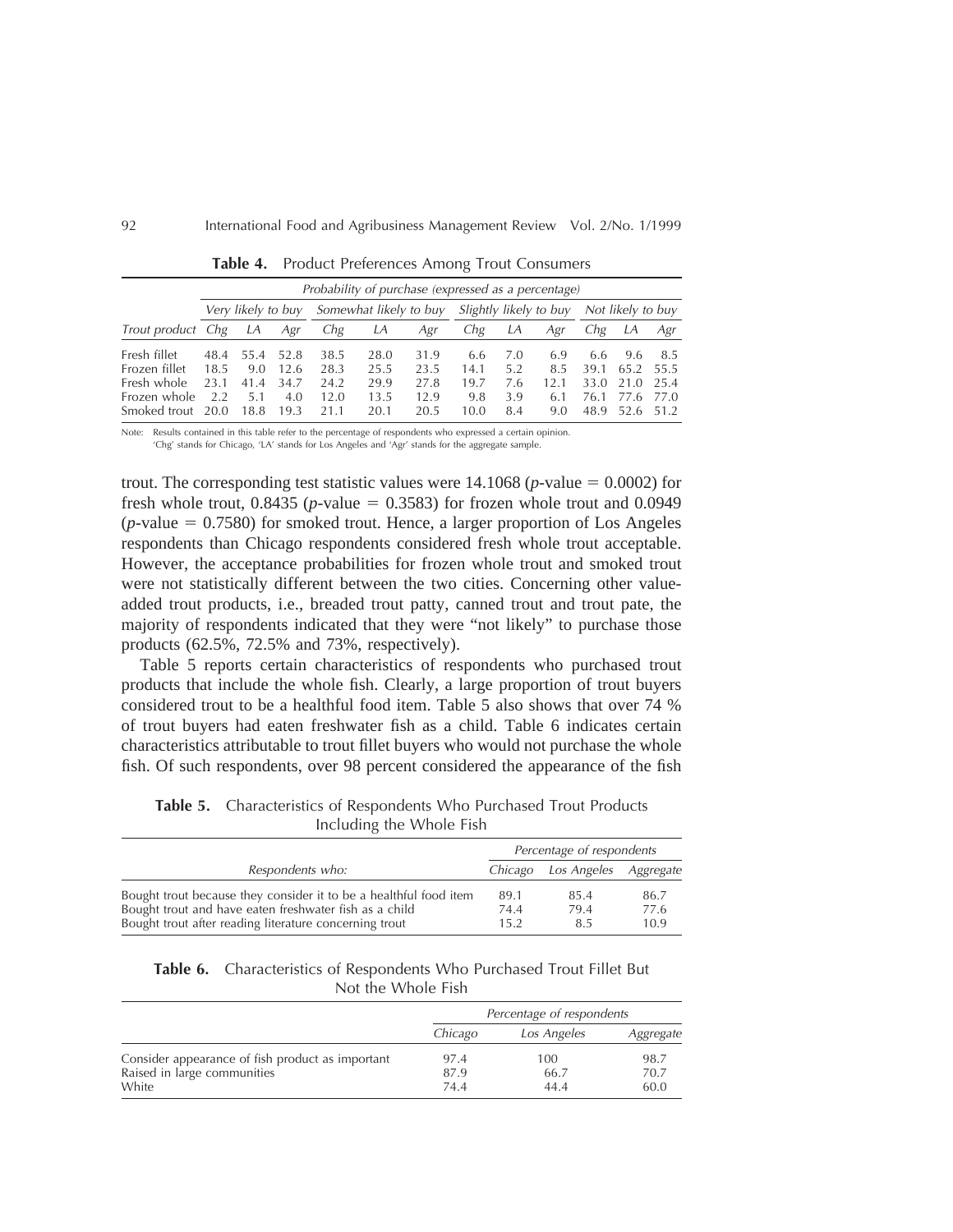|                                      | Percentage of respondents |             |           |  |
|--------------------------------------|---------------------------|-------------|-----------|--|
| <b>Purchasing Decision</b>           | Chicago                   | Los Angeles | Aggregate |  |
| Impulse item                         | 60.0                      | 50.4        | 53.8      |  |
| On shopping list                     | 29.3                      | 37.0        | 34.3      |  |
| Neither on list, nor an impulse item | 10.7                      | 12.6        | 11.9      |  |

**Table 7.** Consumer Preferences for Store Presentation and Type of Purchasing Decision

product to have an important influence on their purchasing decision. Other results show that the majority of such consumers had been raised in cities of size greater than 10,000 and a large proportion (74.4 %) of Los Angeles trout fillet buyers were White.

Table 7 indicates that most trout buyers considered trout to be an "impulse item", i.e., such individuals did not plan to purchase trout products when shopping. They decided to buy trout only after seeing the product in a retail outlet.

#### **Regression Results**

Table 8 contains definitions of independent variables used in the regression models that were developed from the survey questionnaire. These regressors were classified into three categories that were assumed to explain consumer perceptions: a consumer's socioeconomic/demographic background, rural/urban experience and personal preferences. The regressor selection procedure in each model was based on choosing variables from each of the three categories that maximized a regression model's Likelihood Ratio Index. (Greene, 1993). Goodness-of-fit in each regression model is also reported by the proportion of correct predictions or count  $R^2$  (Maddala, 1992).

Table 9 contains results of a Probit regression where the dependent variable is the binary choice of purchasing trout products including the whole fish. A chi-squared test statistic value of 49.82 (*p*-value =  $1.57 \times 10^{-8}$ ) indicates joint significance of all regressor coefficient estimates. The results show that respondents who had lived longer in the Chicago or Los Angeles area were less inclined to purchase trout. Chicago respondents showed a lower probability of purchasing trout than Los Angeles respondents. Table 9 also indicates that respondents who were raised in communities of size less than 2,500, had an income of at least \$30,000, were neither Black nor White, and /or considered odor as an important criterion in fish purchasing decisions exhibited a higher probability of buying trout.

Table 10 reports the results from an Ordered Probit regression where the dependent variable represents four degrees of consumer willingness to purchase trout products that include the whole fish. A chi-squared test statistic value of 51.39 (*p*-value =  $0.7 \times 10^{-8}$ ) indicates joint significance of all regressor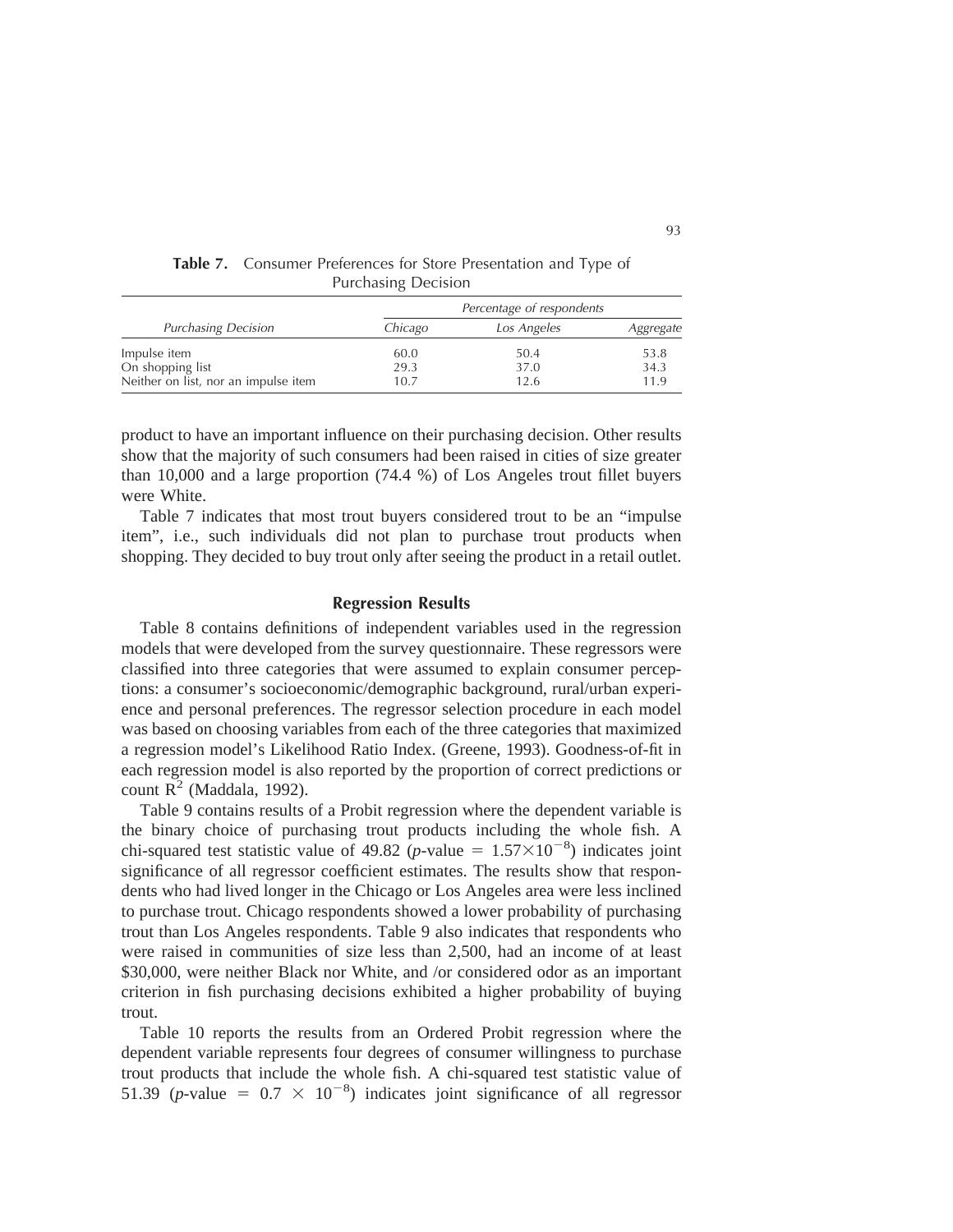|                                   | Socioeconomic/Demographic Background Category:                                  |
|-----------------------------------|---------------------------------------------------------------------------------|
| Age                               | Consumer's age                                                                  |
| Household                         | Consumer's household size                                                       |
| No Fishing                        | Dummy Variable; 1 if consumer has never been fishing as a child or adult        |
| Income                            | Dummy variable; 1 if consumer's annual income is over \$30,000                  |
| White                             | Dummy variable; 1 if consumer is White                                          |
| Other Race                        | Dummy variable; 1 if consumer is neither White nor Black                        |
| City                              | Dummy variable; 1 if consumer is a Chicago resident (0 if Los Angeles resident) |
| Rural/Urban Experiences Category: |                                                                                 |
| Years                             | Number of years that the consumer has lived in either Chicago or Los Angeles    |
| Small Community                   | Dummy variable; 1 if consumer's childhood community size was less than 2,500    |
| Large Community                   | Dummy variable; 1 if consumer's childhood community size was at least 2,500     |
| Consumer Preferences Category:    |                                                                                 |
| Freshness                         | Dummy variable; 1 if freshness of fish product is important to the consumer     |
| Cooking Time                      | Dummy variable; 1 if cooking time is important to the consumer                  |
| Odor                              | Dummy variable; 1 if fish odor is important to the consumer                     |
| Appearance                        | Dummy variable; 1 if appearance of fish product is important to the consumer    |
| Price                             | Dummy variable; 1 if price of fish product is important to the consumer         |
| High Price                        | Dummy variable; 1 if consumer considers fish to the more expensive than meats   |
| Beef Buy                          | Dummy variable; 1 if consumer eats beef at least once a month                   |
| Try Shellfish                     | Dummy variable; 1 if consumer has eaten shellfish within 4 years prior to the   |
|                                   | survey date                                                                     |

**Table 8.** Categories and Definitions of Independent Variables Used in the Regression Models

coefficient estimates. The marginal effects of increasing the 'Years' regressor indicate an increase in the likelihood of either "definitely not" or "probably not" purchasing trout and a decline in the likelihood of either "probably" or "definitely" buying trout. Hence, consumers who had lived longer in the Chicago and Los Angeles area have a greater desire of not purchasing trout products that include the whole fish. The remaining regressors in Table 10 are dummy variables of which 'Small Community', 'Income', 'Other Race', 'Odor' and 'Freshness' have statistically significant coefficient estimates ( $\alpha = 10\%$ ). The effects of a zero-to-one change in the value of each dummy variable on the four willingnessto-purchase probabilities were similar for 'Small Community', 'Income', 'Other

**Table 9.** Probit Regression Results with Dependent Binary Variable: Consumer Buys Trout Products Including the Whole Fish

| Independent variable | Coefficient estimate |
|----------------------|----------------------|
| Intercept            | $-1.152*$            |
| Years                | $-0.012*$            |
| Age                  | 0.007                |
| Small Community      | $0.315*$             |
| Income               | $0.315*$             |
| Other Race           | $0.457*$             |
| Odor                 | $0.620*$             |
| City                 | $-0.317*$            |

Note: Likelihood Ratio Index = 0.077. Count R<sup>2</sup> (Maddala, 1992) = 0.65. Chi-squared test statistic = 49.82 implying joint significance of all regressor coefficient estimates.

'\*'signifies that the estimated coefficient is significantly different from zero with  $\alpha = 10$ %.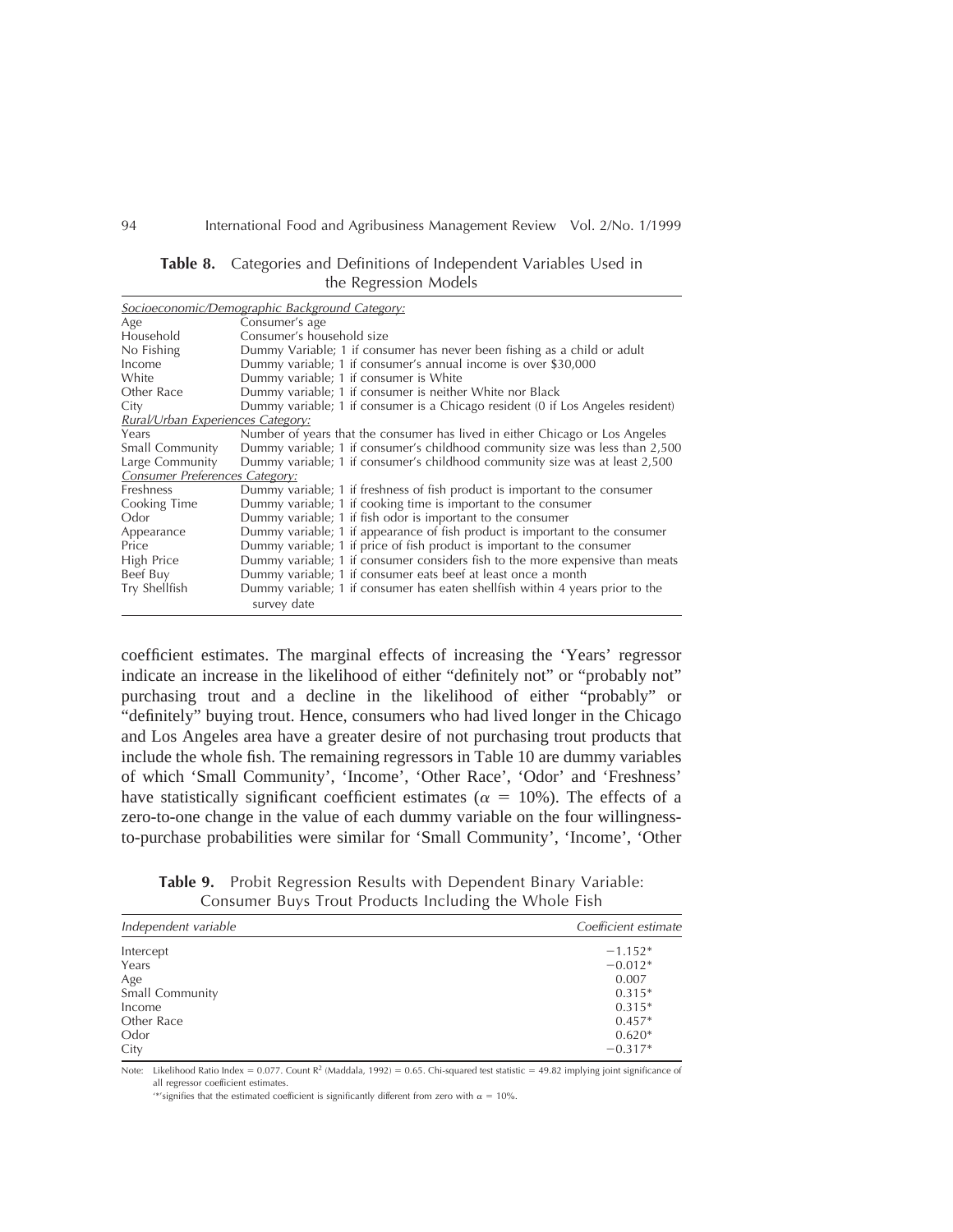|                  | $\circ$                 |                             |                                                                                     |                                                         |                             |
|------------------|-------------------------|-----------------------------|-------------------------------------------------------------------------------------|---------------------------------------------------------|-----------------------------|
| Regressor        | Coefficient<br>estimate | Effect on<br>$P(v = 0)^+$   | Effect on<br>$P(y = 1)$                                                             | Effect on<br>$P(y = 2)$                                 | Effect on<br>$P(y = 3)$     |
| Intercept        | $-0.631*$               |                             |                                                                                     |                                                         |                             |
| Years            | $-0.009*$               | 0.0027                      | 0.0006                                                                              | $-0.0021$                                               | $-0.0012$                   |
| Appearance       | 0.177                   |                             |                                                                                     |                                                         |                             |
| Small Community  | $0.321*$                |                             | $0.2411 \rightarrow 0.1529$ $0.4133 \rightarrow 0.3774$ $0.2772 \rightarrow 0.3479$ |                                                         | $0.0685 \rightarrow 0.1218$ |
| Income           | $0.292*$                | $0.2907 \rightarrow 0.1995$ | $0.4177 \rightarrow 0.4018$                                                         | $0.2410 \rightarrow 0.3097$                             | $0.0506 \rightarrow 0.0890$ |
| Other Race       | $0.321*$                | $0.2622 \rightarrow 0.1692$ |                                                                                     | $0.4163 \rightarrow 0.3875$ $0.2613 \rightarrow 0.3345$ | $0.0602 \rightarrow 0.1089$ |
| Odor             | $0.328*$                | $0.3285 \rightarrow 0.2201$ |                                                                                     | $0.4156 \rightarrow 0.4085$ $0.2155 \rightarrow 0.2933$ | $0.0404 \rightarrow 0.0781$ |
| <b>Freshness</b> | $0.843*$                |                             | $0.5277 \rightarrow 0.2196$ $0.3512 \rightarrow 0.4084$ $0.1092 \rightarrow 0.2937$ |                                                         | $0.0119 - 0.0783$           |
| $\mu$ 1          | $1.100*$                |                             |                                                                                     |                                                         |                             |
| $\mu$ 2          | $2.190*$                |                             |                                                                                     |                                                         |                             |

**Table 10.** Ordered Probit Regression Results Explaining Consumer Willingness to Buy Trout Products that Include the Whole Fish

Note: Likelihood Ratio Index = 0.041. Count R<sup>2</sup> (Maddala, 1992) = 0.45. Chi-squared test statistic = 51.39 implying joint significance of all regressor coefficient estimates.

'\*'signifies that the estimated coefficient is significantly different from zero with  $\alpha = 10\%$ .

 $\pm$ 'Effect on P(y = 0)' indicates either 1) the marginal effect of a continuous regressor or 2) the effect of a zero-to-one value shift of a dummy variable regressor, computed at the sample average of the other regressors (see Greene<sup>22</sup> p. 675 for details), on a consumer's likelihood of "definitely not" buying a product. The headings 'Effect on P(y = 1)', 'Effect on P(y = 2)' and 'Effect on P(y = 3)' are similarly defined and correspond to a consumer's likelihood of "probably not", "probably" and "definitely" buying a product, respectively.

Race' and 'Odor'. In each case, the value shift caused a decline in the likelihood of "definitely not" and "probably not" purchasing trout and increased the likelihood of "probably" and "definitely" purchasing trout. Hence, respondents raised in smaller communities (size  $\lt$  2,500), having an income of at least \$30,000, who were neither Black nor White and/or who considered odor as an important fish purchasing criterion have a higher likelihood of buying trout products that include the whole fish. The impacts of a zero-to-one value shift in the 'Freshness' regressor on the four purchasing probabilities were similar, except the likelihood of "probably not" buying trout increased for consumers who considered freshness important.

Table 11 contains the Probit regression results where the dependent variable is the binary choice of purchasing trout fillets but not the whole fish. A chi-squared test statistic value of 25.49 ( $p$ -value = 0.0003) indicates joint significance of all regressor coefficient estimates. Table 11 shows that the regressors 'Beef Buy'<sup>2</sup>, 'Large Community' and 'White' have statistically significant coefficient estimates  $(\alpha = 10\%)$ . The coefficient estimate of 'Cooking Time' is not significant at the 10% type-1 error level but is significant at the 10.89% level. The results show that respondents who were infrequent beef consumers, from large communities, or are White have a higher likelihood of purchasing trout fillets and not the whole fish. The 'Cooking Time' regressor also has a similar effect on the fillet purchasing probability.

Tables 12 and 13 report results from Ordered Probit regressions where the dependent variables are the four consumer willingness-to-purchase probabilities for fresh and frozen trout fillets, respectively. Chi-squared test statistics are 14.47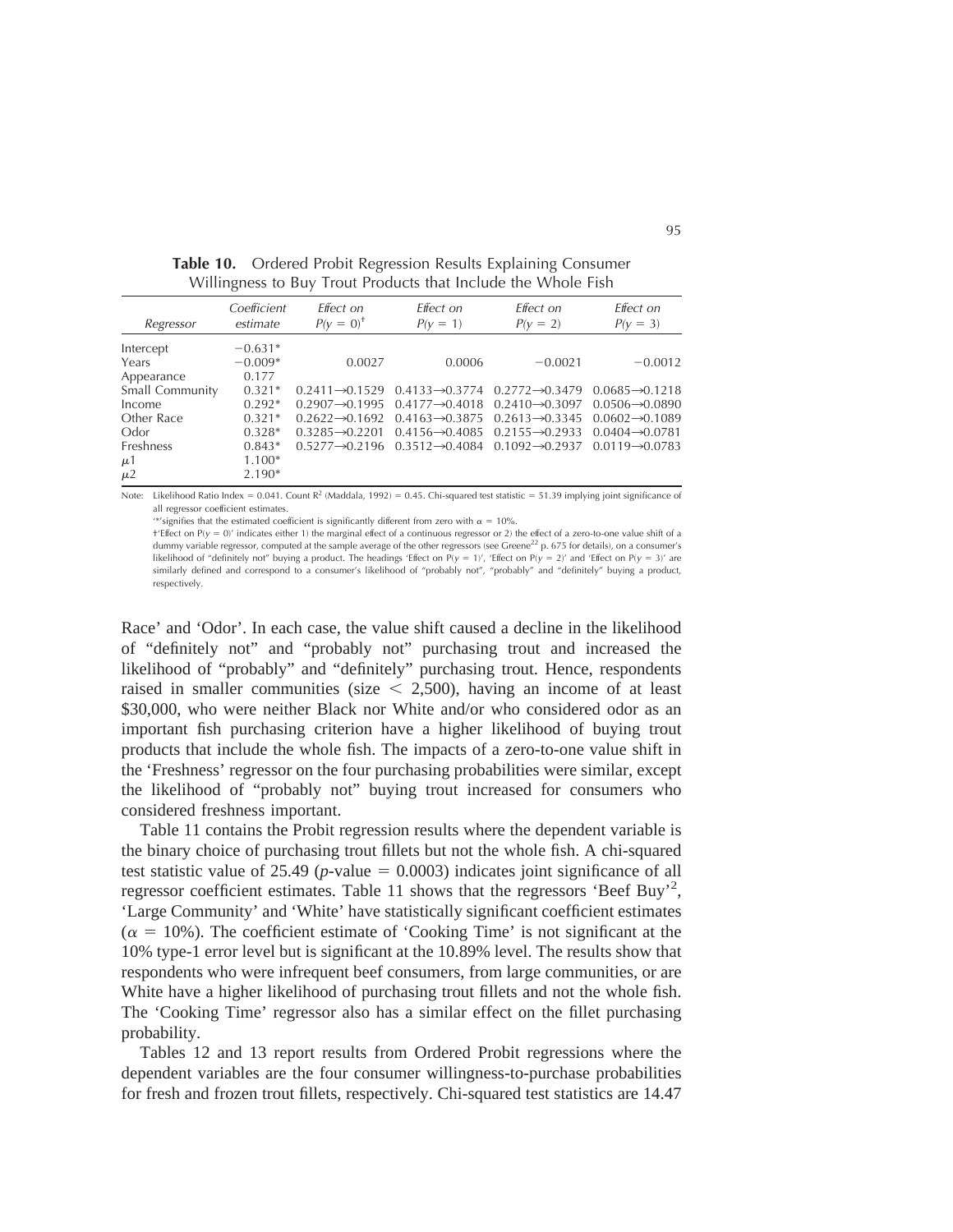| Independent variable | Coefficient estimate |
|----------------------|----------------------|
| Intercept            | $-0.927*$            |
| Beef Buy             | $-1.116*$            |
| Cooking Time         | 0.408                |
| Large Community      | $0.761*$             |
| Income               | $-0.124$             |
| White                | $0.729*$             |
| High Price           | 0.368                |

**Table 11.** Probit Regression Results with Dependent Binary Variable: Consumer Buys Trout Fillets But Not the Whole Fish

Note: Likelihood Ratio Index = 0.128. Count  $R^2$  (Maddala, 1992) = 0.72. Chi-squared test statistic = 25.49 implying joint significance of all regressor coefficient estimates.

'\*'signifies that the estimated coefficient is significantly different from zero with  $\alpha = 10\%$ .

 $(p$ -value = 0.006) and 16.86  $(p$ -value = 0.002) for fresh and frozen fillet models, respectively, indicating joint significance of coefficient estimates in both models. In Table 12 'Age', 'Cooking Time' and 'Income' have statistically significant coefficient estimates ( $\alpha$ = 10%). Marginal effects for 'Age' indicate that younger respondents had a higher likelihood of "definitely" purchasing fresh fillets but a lower likelihood of "probably", "probably not" or "definitely not" purchasing fresh fillets. If the 'Income' dummy variable shifts value from zero to one, the probability of "definitely" buying fresh fillet decreases and the remaining three probabilities increase. The 'Cooking Time' dummy variable has the opposite effect, i.e., respondents who consider cooking time to be important had a higher probability of "definitely" buying fresh fillets and lower probabilities of "probably", "probably not" or "definitely not" buying fresh fillets. Table 13 reports that the coefficient estimates of 'Beef Buy' and 'Large Community' are statistically significant. The impacts of the 'Beef Buy' dummy variable on the four willingnessto-purchase probabilities show that frequent beef consumers had a lesser inclination

| Regressor                                                        | Coefficient                                                            | Effect on                                                            | Effect on                                                           | Effect on                                                                                        | Effect on                                |
|------------------------------------------------------------------|------------------------------------------------------------------------|----------------------------------------------------------------------|---------------------------------------------------------------------|--------------------------------------------------------------------------------------------------|------------------------------------------|
|                                                                  | estimate                                                               | $P(V = 0)^+$                                                         | $P(V = 1)$                                                          | $P(y = 2)$                                                                                       | $P(y = 3)$                               |
| Intercept<br>Age<br>Cooking Time<br>Income<br>$\mu$ 1<br>$\mu$ 2 | $1.556*$<br>$-0.007*$<br>$0.366*$<br>$-0.272*$<br>$0.395*$<br>$1.309*$ | 0.0011<br>$0.1318 \rightarrow 0.0689$<br>$0.6611 \rightarrow 0.1088$ | 0.0006<br>$0.1031 \rightarrow 0.0692$<br>$0.673 \rightarrow 0.0922$ | 0.0011<br>$0.3409 \rightarrow 0.2925$<br>$0.2888 \rightarrow 0.3293$ $0.5778 \rightarrow 0.4698$ | $-0.0028$<br>$0.4242 \rightarrow 0.5695$ |

**Table 12.** Ordered Probit Regression Results Explaining Consumer Willingness to Buy Fresh Trout Fillets

Note: Likelihood Ratio Index = 0.03. Count  $R^2$  (Maddala, 1992) = 0.54. Chi-squared test statistic = 14.47 implying joint significance of all regressor coefficient estimates.

'\*'signifies that the estimated coefficient is significantly different from zero with  $\alpha = 10\%$ .

<sup>†&#</sup>x27;Effect on  $P(y = 0)'$  indicates either 1) the marginal effect of a continuous regressor or 2) the effect of a zero-to-one value shift of a dummy variable regressor, computed at the sample average of the other regressors (see Greene<sup>22</sup> p. 675 for details), on a consumer's likelihood of "definitely not" buying a product. The headings 'Effect on P(y = 1)', 'Effect on P(y = 2)' and 'Effect on P(y = 3)' are similarly defined and correspond to a consumer's likelihood of "probably not", "probably" and "definitely" buying a product, respectively.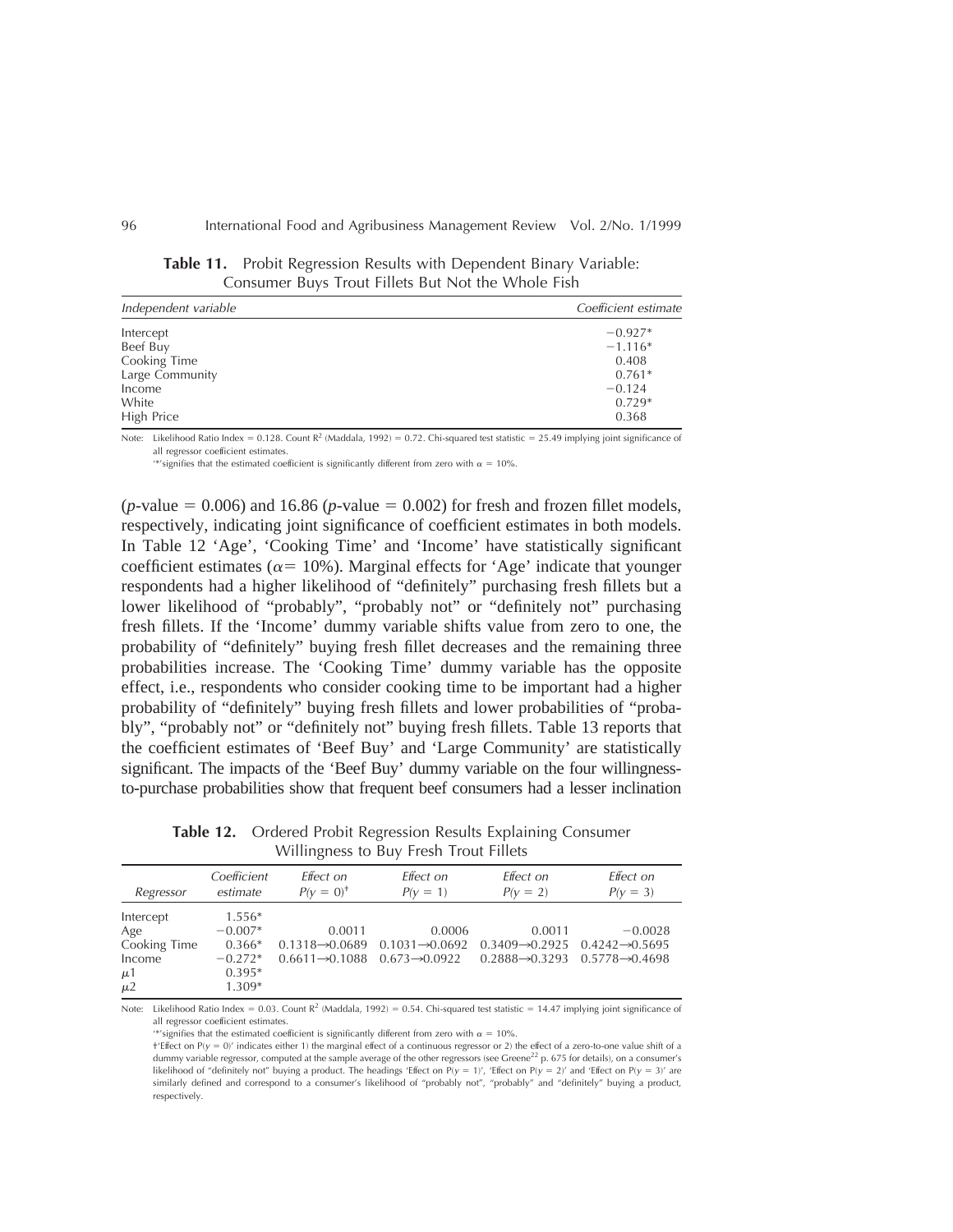| Regressor                                                                    | Coefficient                                                            | Effect on    | Effect on                                                                                                                                                                                                                          | Effect on  | Effect on  |
|------------------------------------------------------------------------------|------------------------------------------------------------------------|--------------|------------------------------------------------------------------------------------------------------------------------------------------------------------------------------------------------------------------------------------|------------|------------|
|                                                                              | estimate                                                               | $P(V = 0)^+$ | $P(y = 1)$                                                                                                                                                                                                                         | $P(y = 2)$ | $P(y = 3)$ |
| Intercept<br>Beef Buy<br>Large Community<br>No Fishing<br>$\mu$ 1<br>$\mu$ 2 | $-0.291*$<br>$-0.206*$<br>$0.415*$<br>$-0.211$<br>$0.174*$<br>$0.816*$ |              | $0.4688 \rightarrow 0.5449$ $0.0693 \rightarrow 0.0680$ $0.2329 \rightarrow 0.2106$ $0.2349 \rightarrow 0.1765$<br>$0.6276 \rightarrow 0.4643$ $0.0637 \rightarrow 0.0693$ $0.1819 \rightarrow 0.2326$ $0.1268 \rightarrow 0.2328$ |            |            |

**Table 13.** Ordered Probit Regression Results Explaining Consumer Willingness to Buy Frozen Trout Fillets

Note: Likelihood Ratio Index = 0.03. Count  $R^2$  (Maddala, 1992) = 0.56. Chi-squared test statistic = 16.86 implying joint significance of all regressor coefficient estimates.

'\*'signifies that the estimated coefficient is significantly different from zero with  $\alpha = 10\%$ .

 $\pm$ 'Effect on P(y = 0)' indicates either 1) the marginal effect of a continuous regressor or 2) the effect of a zero-to-one value shift of a dummy variable regressor, computed at the sample average of the other regressors (see Greene<sup>22</sup> p. 675 for details), on a consumer's likelihood of "definitely not" buying a product. The headings 'Effect on P(y = 1)', 'Effect on P(y = 2)' and 'Effect on P(y = 3)' are similarly defined and correspond to a consumer's likelihood of "probably not", "probably" and "definitely" buying a product, respectively.

to "probably" or "definitely" purchase frozen fillets. However, the 'Large Community' dummy variable shows that respondents raised in larger communities had a lesser inclination to "probably" or "definitely" purchase frozen fillets.

#### **DISCUSSION**

The findings of this study identify market niches associated with trout products that include whole-dressed trout and trout fillets. The descriptive results from Tables 2 and 4, in conjunction with the estimated coefficient of the 'City' regressor in Table 9, show that a larger proportion of Los Angeles residents than Chicago residents found whole trout acceptable. Other descriptive results suggest that most whole trout buyers consider the product to be healthful and many such consumers have eaten freshwater fish as a child (Table 5). Regression results from Tables 9 and 10 outline characteristics of consumers who show preference towards trout products that include whole trout. Typically, such respondents: 1) had become recent residents of Chicago and Los Angeles, 2) had been raised in small communities and/or 3) were neither Black nor White (in our sample this indicates individuals that are predominantly of Asian or Hispanic background).

The marketing implications of these results are: 1) whole trout sellers should market more product in the Los Angeles region than in the Chicago region and 2) sellers should market whole trout in ethnic outlets or in communities with a large proportion of Asian or Hispanic residents. Advertising campaigns for whole trout should highlight the healthfulness of trout and its relatively mild taste (i.e., not very fishy). Such advertisements could also feature traditional American and ethnic dishes that could be prepared with whole trout. Pictures and phrases that evoke childhood experiences of eating freshwater fish could also prove useful in advertising trout.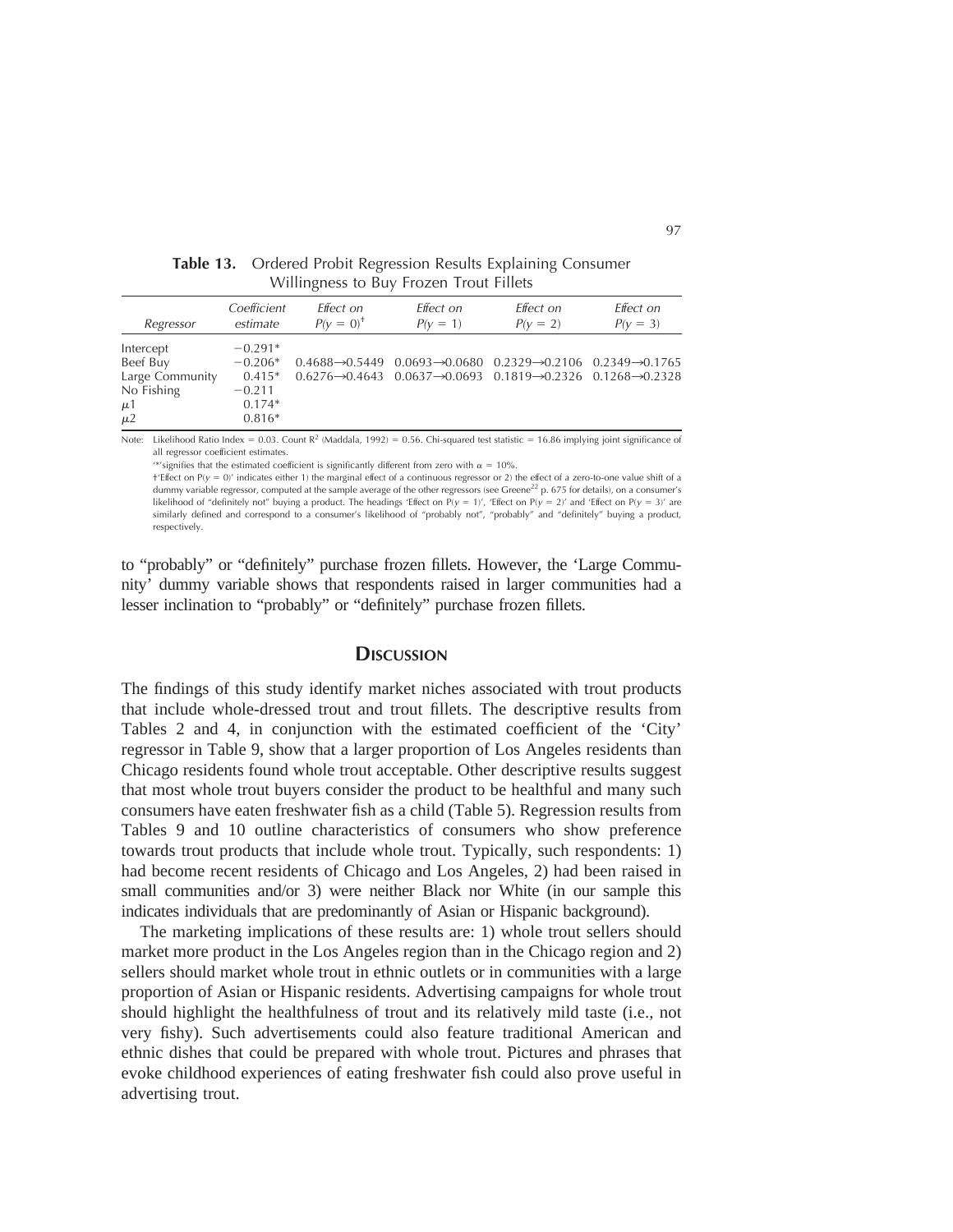The empirical results indicate that trout fillet consumers were mostly from larger communities (Tables 6, 11 and 13), were infrequent eaters of Beef (Tables 11 and 13) and/or White (Tables 6, 11 and 13). Other results show that younger respondents, who attach importance to food with short preparation times, have a higher likelihood of buying fillets (Table 12). Preparation convenience is an obvious reason for consumers to choose fillets over whole fish. Hence, marketing strategies should emphasize that trout fillets are convenient-to-prepare and healthful food items. Such strategies should highlight characteristics of fillets such as no bones (or few bones), short cooking time and relatively low in fat and high in protein. Given the popularity of fillets (Table 2), processors should consider developing other fillet-based value-added products such as nutritionally complete trout dinners which include side-items (e.g., vegetables, rice, rolls, etc.). Advertising for such products should include information focusing on the healthiness of trout, food-safety benefits of farm-raised trout over wild-caught trout and relatively short preparation time when compared to meats such as chicken and beef. Other results show that frozen fillet sellers should market more in the Chicago region than the Los Angeles region due to the product's relatively higher acceptance probability (Table 4).

The descriptive results from Table 7 report that trout is an "impulse-item" for most shoppers. However, lack of product and preparation information induced over 25 percent of non-trout buyers to not purchase trout (Table 3). Hence, to improve retail sales, trout outlets should consider making the products more visible to consumers by using strategies such as eye-catching slogans, in-store advertisement, and coupons. Sellers should consider developing recipes that give variety to the methods of trout preparation, focusing on recipes that are low in fat and relatively easy to prepare. Retail outlets of trout products should consider free distribution of such recipes and conveniently locate the necessary spices, vegetables and other side-items to encourage consumers to purchase trout.

# **CONCLUSIONS**

Nauman et al. (1995) maintain that to evaluate consumer demand one must "use an integrated framework focusing on experiences, perceptions, preferences and choices" (p. 139). This paper gives insight into consumer demand for trout products by investigating consumer perceptions of trout and explaining their purchasing decisions from the standpoint of their socioeconomic /demographic background, rural/urban experiences and personal preferences. This study also draws significant conclusions regarding characteristics associated with consumers that show tendency toward purchasing either trout products that include the whole fish or only trout fillets. Such information is important in developing efficient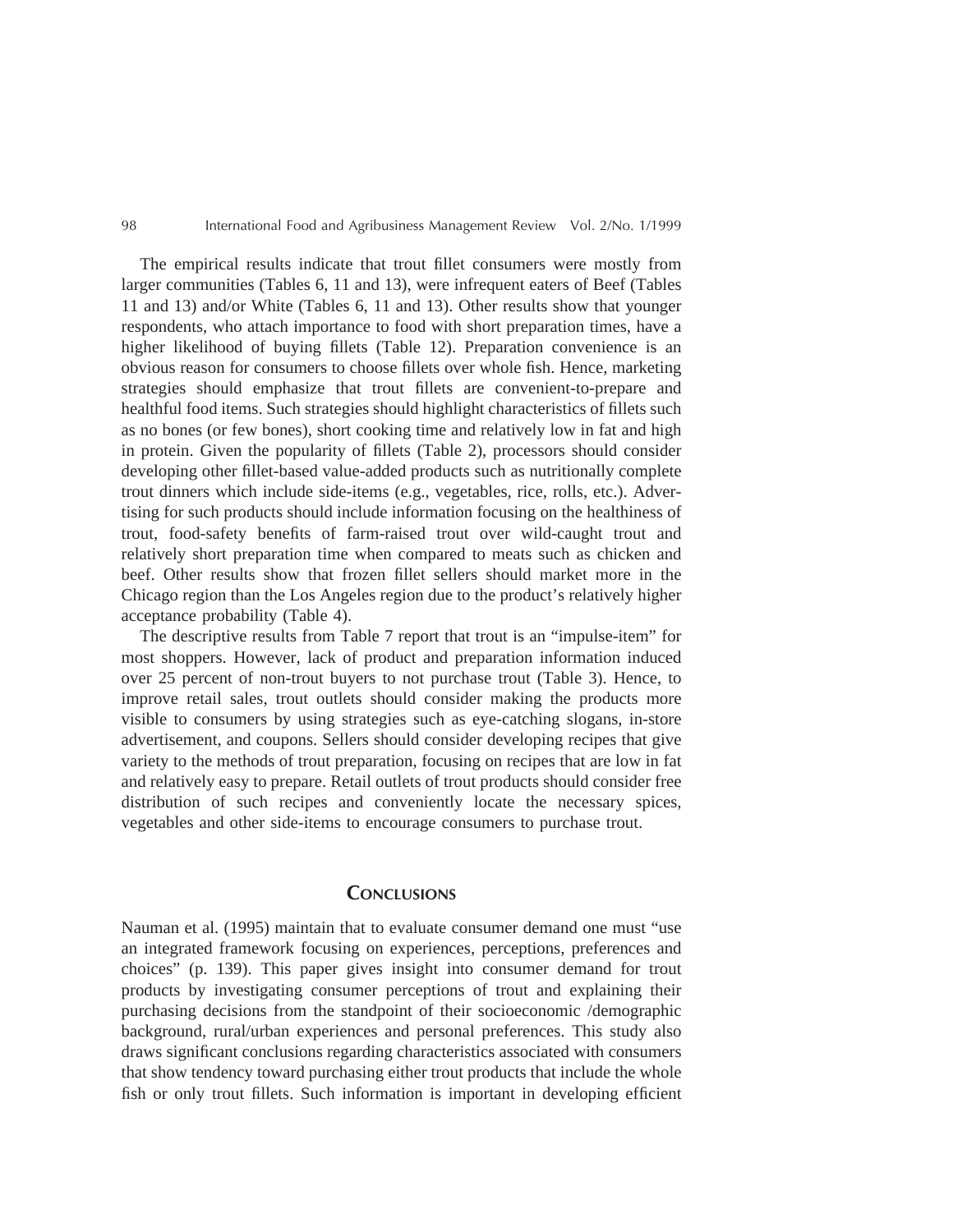marketing strategies and providing sellers with ideas for new trout products for which there is a potential high demand.

Several key findings were obtained from the survey data. First, a large segment of consumers purchase trout because of its nutritional value. Second, fillets are in higher demand than any other value-added trout products that were investigated in this study. Third, non-buyers dislike trout because of food-safety concerns, odor and appearance of the whole fish. Nauman et al. (1995) remark that the demand for fish products suffers from a lack of product information and not from a lack of consumer interest. Hence, an initial step to increasing consumer demand for trout would require disseminating positive information about trout products and developing product forms that have more widely acceptable attributes such as appearance and aroma.

Several results from this study are consistent with conclusions drawn from other related studies. For example, Nauman et al. (1995) found that the knowledge that the fish is farm-raised always has a significant positive impact on consumer preference for trout. Our survey indicated that 49.7 percent of respondents prefer farm-raised over wild trout due to reasons of food safety. Gempsaw et al. (1995) discovered that higher income consumers are more likely to purchase trout, which agrees with our findings.

Another important aspect of this study is in identifying characteristics that are common for consumers that display preferences for specific trout products. Results from the regression models indicate that individuals having a high likelihood of purchasing whole-dressed trout, among other trout products, tend to be Asian or Hispanic, have had childhood experience in eating freshwater fish and/or are from smaller communities. However, other results indicate that individuals with an urban background, desiring nutritious foods that are easy to prepare and/or are sensitive to fish odor and appearance, prefer fillets over whole trout. These results help identify market niches associated with whole trout and trout fillets. This information is invaluable to sellers seeking to target certain products to specific segments of the population. Therefore, the results of this study could form the basis of an effective marketing program designed to increase revenues earned by the trout industry.

**Acknowledgments:** This research was funded by the United States Department of Agriculture through the Federal/State Marketing Improvement Program (FSMIP) and was conducted in cooperation with the Idaho Department of Agriculture.

#### **NOTES**

1. Data for these tests were obtained from survey questions in which respondents indicated whether they were very likely, somewhat likely, slightly likely or not likely to purchase a trout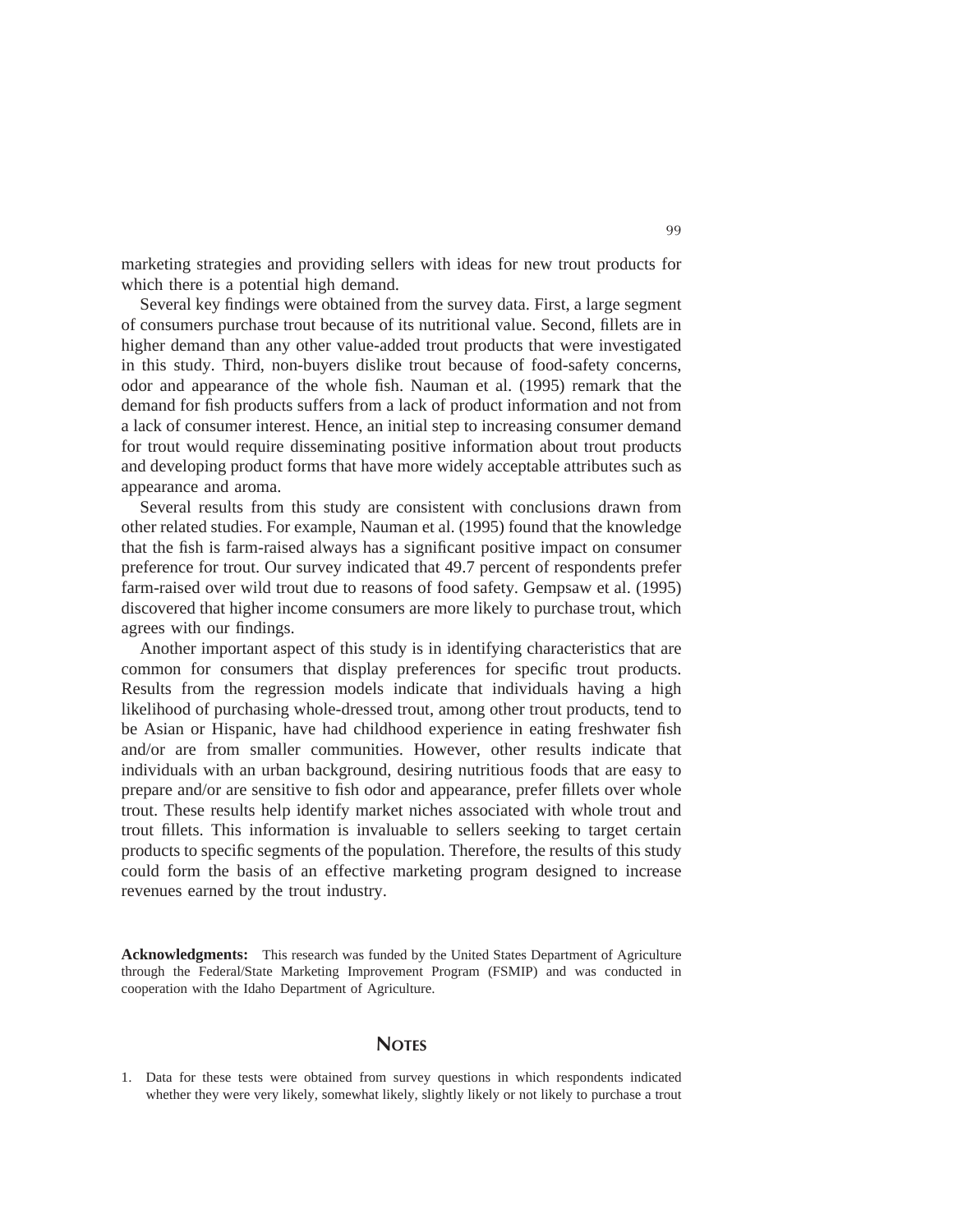product. In this form, the data were disaggregated into Chicago and Los Angeles respondents, expressed in a 4 by 2 contingency table and tested for statistically equal willingness-to-purchase likelihoods. The chi-squared test-statistic values (with 3 degrees of freedom) for fresh fillet, frozen fillet, fresh whole trout, frozen whole trout and smoked trout were  $3.1243$  (*p*-value = 0.3729), 18.0461 (*p*-value = 0.0004), 16.5178 (*p*-value = 0.0009), 4.7425 (*p*-value = 0.1917) and 0.3725 ( $p$ -value = 0.9458), respectively. Hence, consumer willingness to buy frozen fillet and fresh whole trout differed according to the consumer's region (i.e., Chicago or Los Angeles). The willingness-to-purchase likelihoods were not significantly different between Chicago and Los Angeles consumer with respect to fresh fillet, frozen whole trout and smoked trout. The 2 by 2 contingency table analyses presented in the paper for frozen fillets, fresh whole trout, frozen whole trout and smoked trout disaggregated the data between Chicago and Los Angeles respondents with respect to those willing (or not willing) to purchase a product. We grouped respondents indicating that they are either "very likely" or "somewhat likely" to buy as consumers willing to purchase a product; the "slightly likely" or "not likely" to buy respondents were grouped as consumers not willing to purchase a product.

2. The dummy variable 'Beef Buy' is equal to one if a respondent is an infrequent beef consumer (i.e., eats beef less than once a month). Since infrequent beef consumption could be due to ethnicity or religious affiliation, we investigated if there was a potential relation between 'Beef Buy' and 'Other Race'. The data indicated that of 461 Black or White respondents and 265 'Other Race' respondents (i.e., Asian or Pacific Islander, Hispanic, mixed and other ethnicity), 62 and 27 were infrequent beef consumers, respectively. Using this information, contingency table analysis was used to verify if the likelihood of being an infrequent beef eater (i.e., Beef Buy 5 0) differed between a 'Black/White' consumer and an 'Other Race' consumer. The resulting chi-squared test statistic value (with 1 degree of freedom) was 1.6615 (*p*-value  $=$ 0.197) indicating that the null hypotheses was not rejected, i.e., the likelihood of being an infrequent beef consumer was not statistically different across the two ethnic categories.

#### **REFERENCES**

- Block, C. E. 1984. "A Study of Consumer Attitudes Toward Rainbow Trout as Well as Their Buying and Consumption Patterns of this Food Fish." University of Missouri-Columbia, College of Business and Public Administration, School of Business, Department of Marketing.
- Cheng, H., and O. Capps. 1988. "Demand Analysis of Fresh and Frozen Finfish and Shellfish in the United States." *American Journal of Agricultural Economics, 70*: 533–42.
- Cremer, M. C., D. D. Williamson, and D. R. Wheeler. 1983. Kentucky Catfish and Trout Market Survey Aquaculture and Natural Resources Research Program Area. Research Bulletin No. 1 Kentucky State University, Community Research Program.
- Dellenbarger, L. 1989. *Nationwide Grocery Store Market for Crawfish.* Lousiana Rural Economist. Southern Regional Aquaculture Publication Number 505, Stoneville, MS.
- Engle, C. R., and P. J. Kouka. 1995. "Potential Consumer Acceptance for Canned Bighead Carp: A Structural Model Analysis." *Marine Resource Economics, 10*: 101–116.
- Engle, C. R., O. Capps, L. Dellenbarger, J. Dillard, U. Hatch, H. Kinnucan, and R. Pomeroy. 1991. "Expanding U.S. Markets for Farm-raised Catfish." *Arkansas Farm Research,* 40: 5–6.
- Engle, C. R., O. Capps, L. Dellenbarger, J. Dillard, U. Hatch, H. Kinnucan and R. Pomeroy. 1990. *The U. S. Market for Farm-raised Catfish: An Overview of Consumer, Supermarket, and Restaurant Surveys.* Southern Regional Aquaculture Center Publication Number 511. Arkansas Agricultural Experimental Station Bulletin 925, Fayetteville, AR.